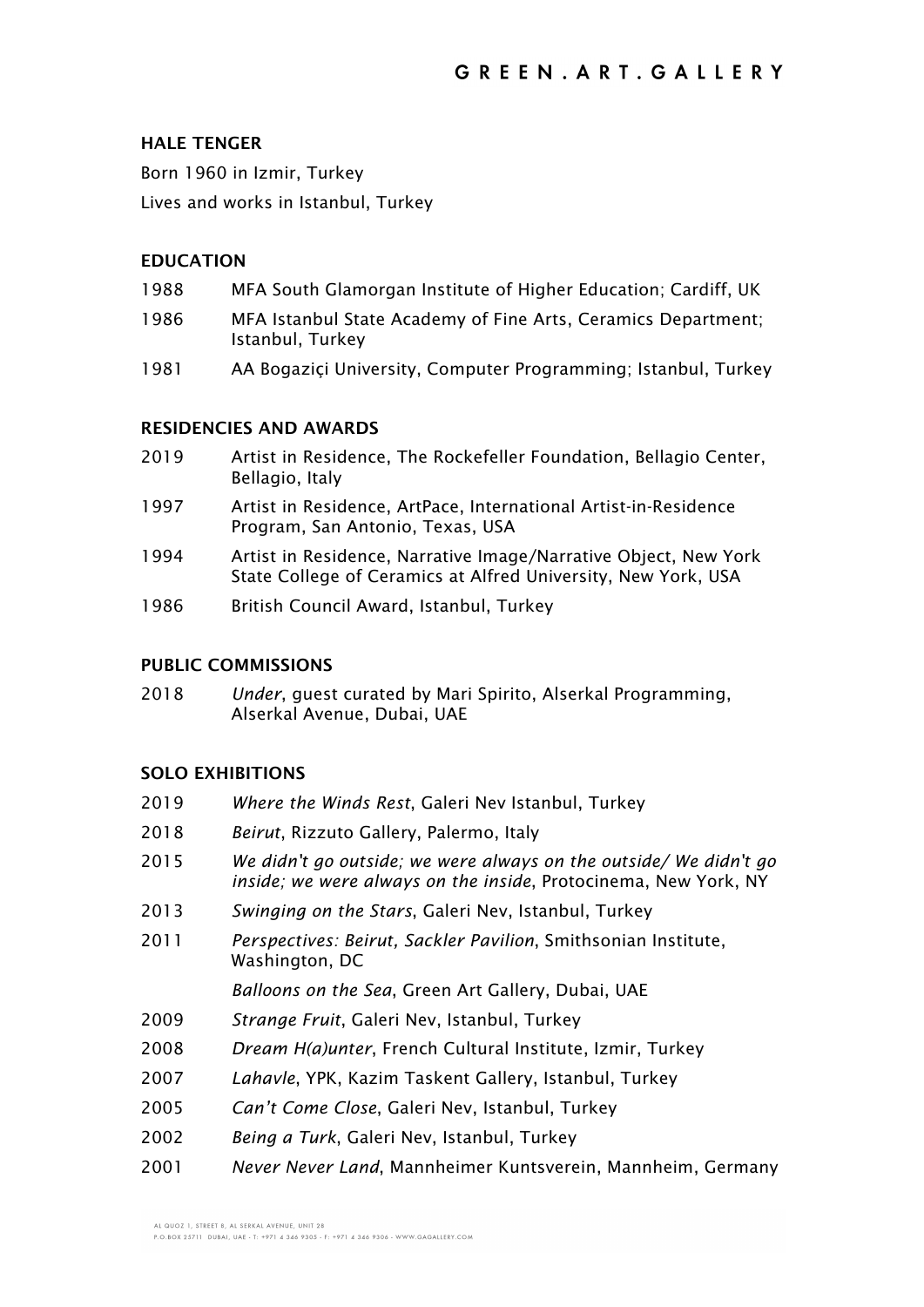- 2000 *Ventilation*, oda bir sergi mekanı, Istanbul, Turkey
- 1999 *Heartache*, Galeri Sera, Ankara, Turkey
- 1997 *The Closet*, 97.4, ArtPace, San Antonio, TX *Devren Satılık*, Galeri Nev, Istanbul, Turkey
- 1995 Galerie Le Monde de l'Art, Paris
- 1994 *Decent Deathwatch: Bosnia-Herzegovina (İskele),* Kunst-Werke, Berlin, Germany
- 1993 *Decent Deathwatch: Bosnia-Herzegovina*, Women's Library and Research Center, Istanbul, Turkey; Third International Helsinki Citizens Assembly, Altınpark Congress Building, Ankara, Turkey
- 1992 Galeri Nev, Istanbul, Turkey; Ankara, Turkey *Necessity of Air*, Atatürk Library, Istanbul, Turkey
- 1990 Galeri Nev, Istanbul, Turkey

## **SELECTED GROUP EXHIBITIONS**

- 2022 *Myths and Dreams*, Sanat Art Center, Istanbul *True Love Leaves No Traces*, Galerist, Istanbul
- 2021 *Thinking Hands, Touching Each Other*, Ural Industrial Biennial of Contemporary Art, Russia

Hummings, KØS Museum of Art in Public Spaces, Denmark

*All Flesh is Hay*, Gislaveds Konsthall, Sweden

*Life, Death, Love and Justice*, Tranzit, Slovakia

*Single Channel*, Galeri Nev Istanbul, Turkey

2020 *Cadavre Exquis*, Galeri Nev Istanbul, Turkey

*Crystal Clear,* Pera Museum, Istanbul, Turkey

*At the End of the Day,* Odunpazarı Modern Museum, Turkey

*Unwillingly But With Pleasure/ Agah Ugur Collection*, 7th Çanakkale Biennial, Turkey

*Hybridish*, curated by Alistair Hicks, Georg Kargl Fine Arts, Vienna, Austria

*Garden Conversations*, Museum für Neue Kunst, Freiburg, Germany

2019 *Avoid Bad Dreams*, Green Art Gallery, Dubai UAE

*The Seventh Continent*, 16<sup>th</sup> Istanbul Biennial, Istanbul, Turkey

*What Time Is It?,* Arter, Istanbul, Turkey

*The Child Within Me, A Selection from the Omer Koç Collection,*  Istanbul, Turkey

*Of Our Own Making*, Protocinema, 2019 Summer Screening Tour (Istanbul, Turkey; Porto, Portugal; Long Island City, New York, USA; Tangier, Morocco; Çanakkale, Turkey; Honda, Colombia)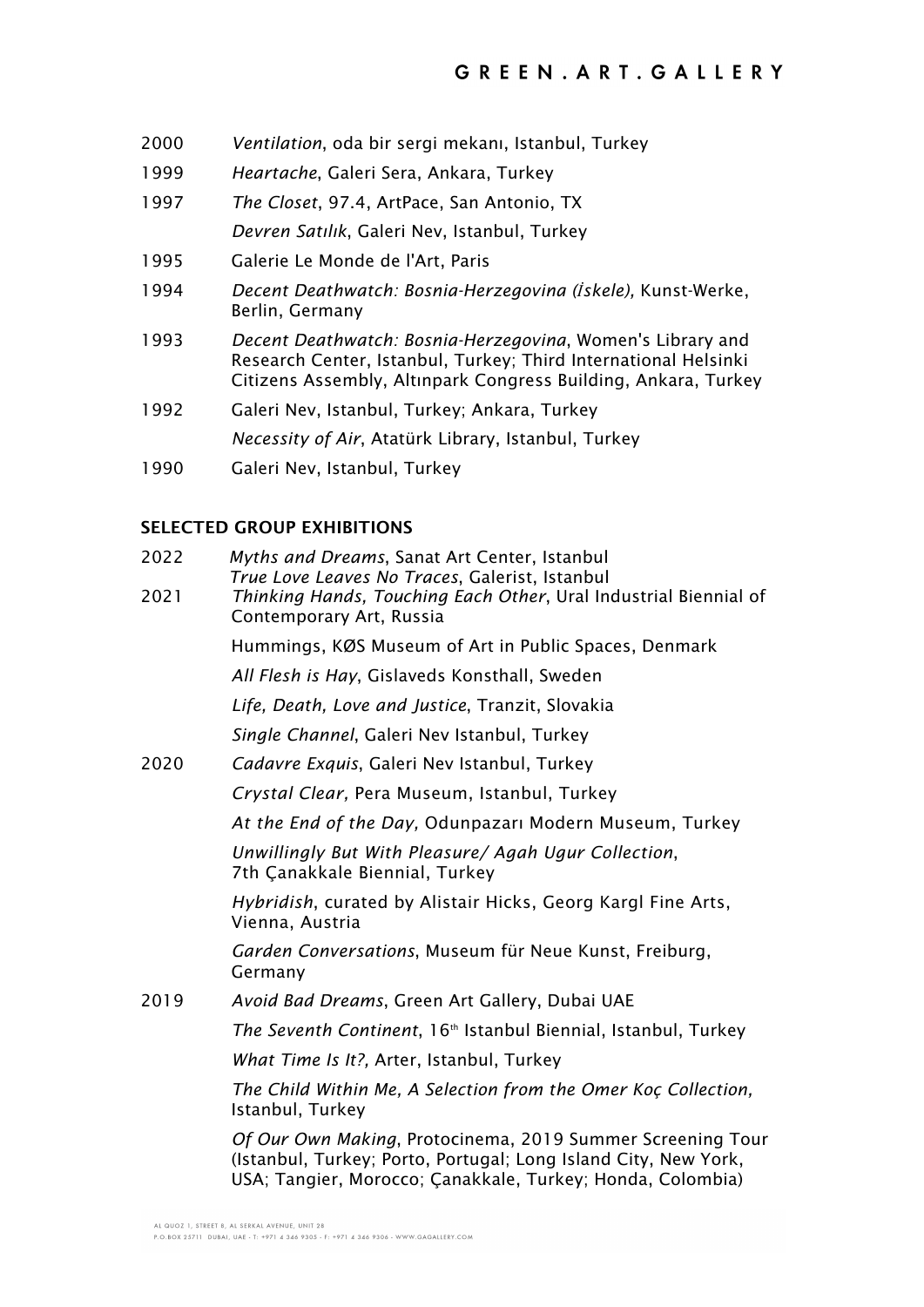|      | Shared Sacred Sites, Depo Istanbul, Istanbul, Turkey                                                                                                        |
|------|-------------------------------------------------------------------------------------------------------------------------------------------------------------|
|      | Water Lines, High Line Art, New York, USA                                                                                                                   |
| 2018 | Silence, Cappadox Festival, Cappadocia, Turkey                                                                                                              |
|      | K.E.K sever misiniz?, The Women's Library and Information Centre<br>Foundation, Istanbul, Turkey                                                            |
| 2017 | DE-INTEGRATE YOURSELVES, 3. Berliner Herbstsalon, Berlin,<br>Germany                                                                                        |
|      | VIVA ARTE VIVA, 57 <sup>th</sup> International Art Exhibition, La Biennale di<br>Venezia, Venice, Italy                                                     |
|      | Home, 15th Istanbul Biennial Neighbouring Event, Müze Evliyagil,<br>Ankara, Turkey                                                                          |
| 2016 | Cher(e)s Ami(e)s: Hommage aux donateurs des collections<br>contemporaines, Centre Pompidou, Paris, France                                                   |
|      | Freundschaftsspiel, Istanbuk: Freigburg, Museum für Neue Kunst,<br>Freiburg, Germany                                                                        |
|      | Remember Lidice, Stäedtische Galerie Nordhorn, Nordhorn,<br>Germany                                                                                         |
|      | NevNadir, Galeri Nev, Ankara, Turkey                                                                                                                        |
| 2015 | Remember Lidice, Edition Block Berlin, Berlin, Germany                                                                                                      |
|      | How Did We Get Here, SALT Galata, Istanbul, Turkey                                                                                                          |
|      | Every Inclusion is an Exclusion of Other Possibilities, SALT Beyoglu,<br>Istanbul, Turkey                                                                   |
|      | Stay with me, Depo Istanbul, Istanbul, Turkey                                                                                                               |
|      | Perpetual Differentation / Respect to the Master, Ege University 6th<br>International EgeArt Days, Ege University Ataturk Cultural Center,<br>Izmir, Turkey |
|      | Backyard, Plato Sanat, Istanbul, Turkey                                                                                                                     |
| 2014 | Plurivocality: Visual Arts and Music in Turkey, Istanbul Modern,<br>Istanbul, Turkey                                                                        |
|      | Stay with me, Apartment Project Berlin, Berlin, Germany                                                                                                     |
|      | <i>Impact</i> , Art Gallery of Western Australia, Perth, Australia                                                                                          |
|      | Summer Resort for a Song, Depo Istanbul, Istanbul, Turkey                                                                                                   |
| 2013 | Envy, Enmity, Embarrassment, Arter, Istanbul                                                                                                                |
|      | Curtains, The Center for American Architecture and Design,<br>University of Texas at Austin, Mebane Gallery, Texas, USA                                     |
|      | The Blue Route, Villa Empain, Boghassian Foundation, Brussels,<br>Belgium                                                                                   |
|      | <i>Iskele 2. The Unanswered Question, Neuer Berliner Kunstverein,</i><br>Berlin, Germany                                                                    |
|      | Modernity? Perspectives from France and Turkey, Istanbul<br>Modern, Istanbul, Turkey                                                                        |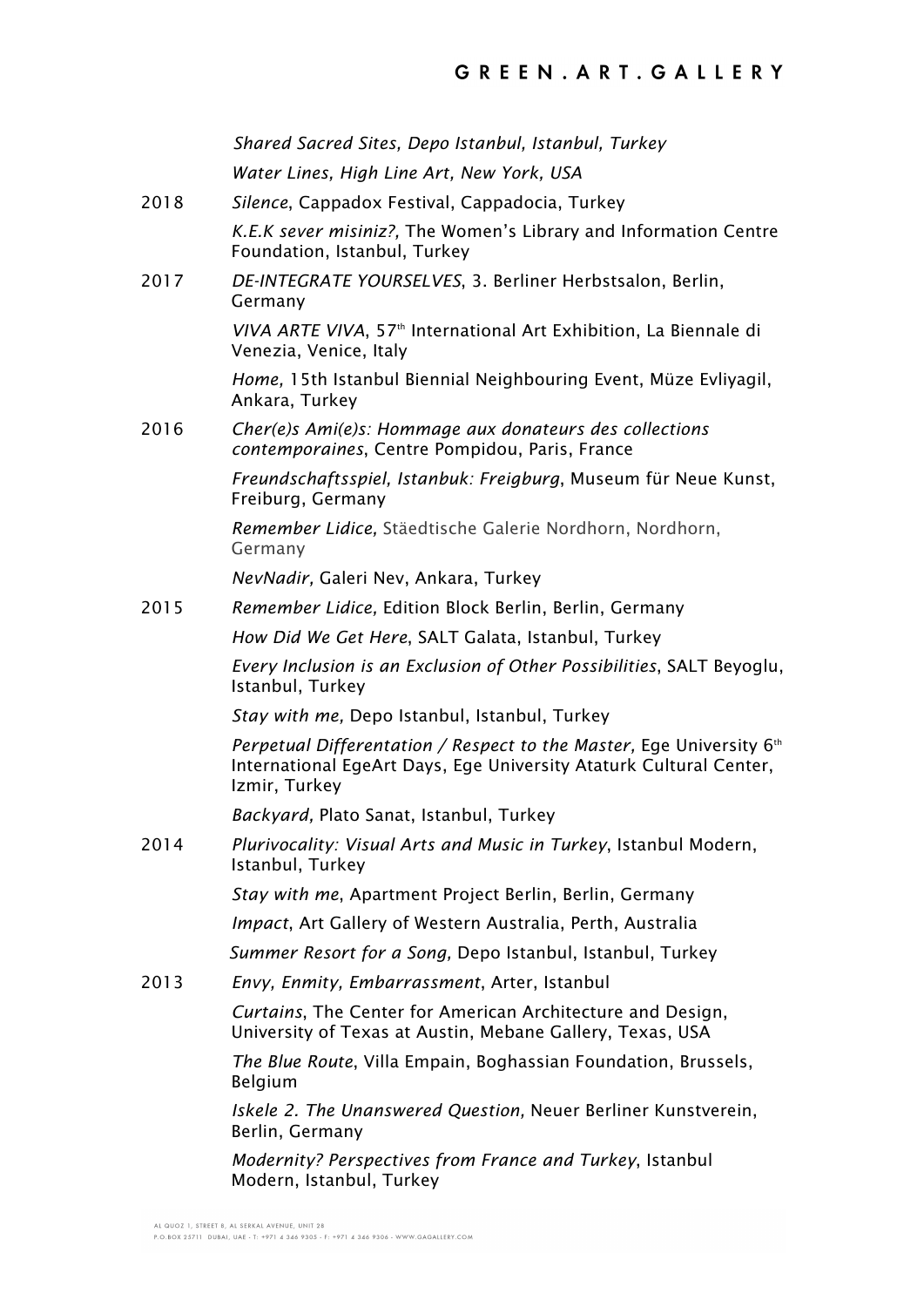*Envy, Enmity, Embarrassment*, curated by Emre Baykal, ARTER, Istanbul, Turkey 2012 *Journeys: Wanderings in Contemporary Turkey*, Espace Culturel Louis Vuitton, Paris, France *Referencing History*, Green Art Gallery, Dubai, UAE *Istanbul Modern – Rotterdam*, Museum Boijmans Van Beuningen, Rotterdam, Netherlands 2011 *Double Crescent: Art from Istanbul and New Orleans*, Chelsea24 Gallery, New York, USA *Dream and Reality: Modern and Contemporary Women Artists in Turkey*, Istanbul Modern, Istanbul, Turkey *Tactics of Invisibility*, Arter, Istanbul, Turkey *The Fold*, Proje 4L/ Elgiz Museum of Contemporary Art, Istanbul, **Turkey** *Where Fire Has Struck*, Human Rights Foundation Of Turkey, Depo, Istanbul, Turkey 2010 *Tactics of Invisibility*, Thyssen-Bornemisza Art Contemporary, Vienna; Tanas, Berlin, Germany *Turbulence*, Galeri Nev, Istanbul, Turkey *Household Goods*, The 1<sup>st</sup> Haifa Mediterranean Biennial, Haifa, Israel 2009 *Taswir*, Martin-Gropius-Bau, Berlin, Germany *Istanbul Next Wave*, Martin-Gropius-Bau, Berlin, Germany *Istanbul as the New World, City Net Asia 2009*, Seoul Museum of Art, Seoul, South Korea *Golden Gates: Contemporary Art from the Middle East Istanbul Traversée*, Palais des Beaux Arts de Lille, Lille, France *New Works. New Horizons*, Istanbul Modern, Istanbul, Turkey *Seriously Ironic*, CentrePasquArt, Bienne, Switzerland *Unfair Excitement,* Hafriyat, Karaköy, Istanbul, Turkey 2008 *In and Out of Istanbul*, Slought Foundation, Philadelphia, PA *Given Difference*, Pier 92, New York, NY *Accumulated: …put aside, left aside, 5533*, Istanbul, Turkey *Scenes of the South: Eastern Meditterranean*, Carré d'Art-Nimes Museum of Contemporary Art, Nimes, France *Last Things*, Westfalischer Kunstverein, Münster, Germany 2007 *Modern and Beyond*, Santralistanbul, Istanbul, Turkey *Port Izmir 07*, IKSEV, Izmir, Turkey *Nev/Tepebasi*, Galeri Nev, Istanbul, Turkey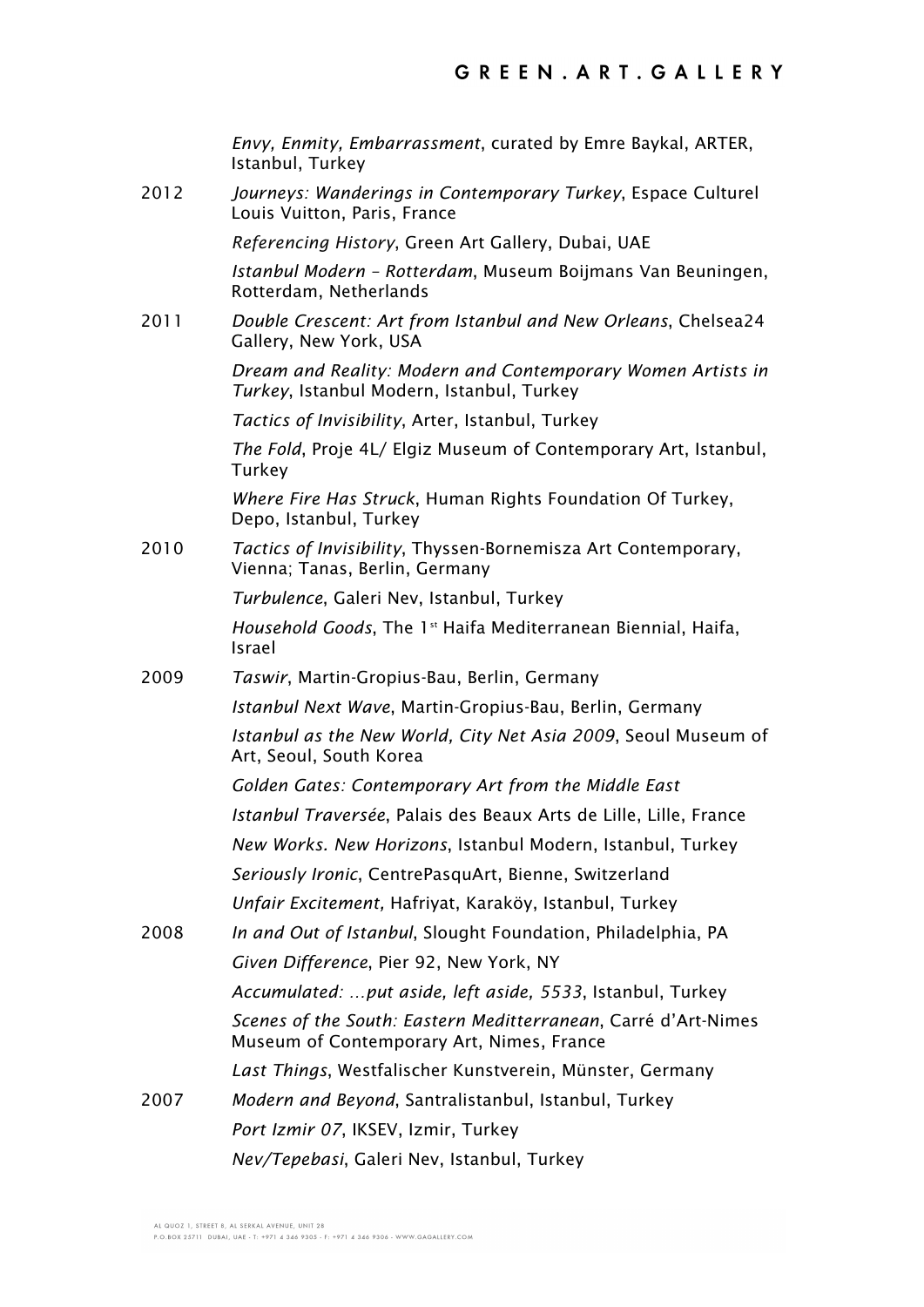|      | Alternative Election Posters, Hafriyat/Karaköy, Istanbul, Turkey                                                          |
|------|---------------------------------------------------------------------------------------------------------------------------|
|      | and dreams are dreams, Istanbul Modern, Istanbul, Turkey                                                                  |
|      | RadikalArt: Ardından Değil Karşısına, Barbaros Bulvarı, Istanbul,<br>Turkey                                               |
| 2006 | An illegal public space project in Istanbul: Exociti, Beyoğlu,<br>Istanbul, Turkey                                        |
|      | Check in Europe/Reflecting Identities in Contemporary Art,<br>European Patent Institute, Munich, Germany                  |
|      | Art Without Borders, Armenian Center for Contemporary<br>Experimental Art in Yerevan, Yerevan, Armenia                    |
|      | What's New? New Acquisitions of Contemporary Art, Museum voor<br>Moderne Kunst Arnhem, Arnhem, Netherlands                |
| 2005 | EindhovenIstanbul, Van Abbemuseum, Eindhoven, Netherlands                                                                 |
|      | Yaya Sergileri 2, Karaköy, Istanbul, Turkey                                                                               |
|      | Galeri Nev, Istanbul, Turkey                                                                                              |
|      | Mystery Time: Contemporary Art from Turkey and South Korea,<br>Cankaya Belediyesi Contemporary Art Center, Ankara, Turkey |
|      | Dilin Kemiği/Der Knochen der Zunge, Kunstverein Medienturm,<br>Graz, Austria                                              |
|      | Alice vs. Alice, K2 Art Center, Izmir, Turkey                                                                             |
| 2004 | Extended Views, Centre Céramique, Maastricht, Netherlands                                                                 |
|      | Call me Istanbul, ZKM, Karlsruhe, Germany                                                                                 |
| 2003 | Universe in Universe, 8 <sup>th</sup> Havana Biennial, Cabaña Fortress,<br>Havana, Cuba                                   |
|      | In the Gorges of the Balkans, Museum Fridericianum, Kassel,<br>Germany                                                    |
|      | Attese: 2 <sup>nd</sup> Biennale of Ceramics in Contemporary Art, Albisola,<br>Savona, Italy                              |
|      | Lunds Konsthall, Lund, Sweden.                                                                                            |
|      | Shadows and Ghosts, Platform, Istanbul, Turkey                                                                            |
| 2002 | Galerie Ron Mandos, Rotterdam, Netherlands                                                                                |
|      | Between the Waterfronts, Las Palmas, Rotterdam, Netherlands                                                               |
|      | Yaya Sergileri, Nisantasi, Istanbul, Turkey                                                                               |
|      | Fluxus und die Folgen, Karstadt Kaufhaus, Wiesbaden, Germany                                                              |
|      | Look Again/Yeniden Bakis, Project4L, Istanbul, Turkey                                                                     |
|      | Im Zeichen der Stadt, Kunstmuseum Bonn, Bonn, Germany                                                                     |
| 2001 | Silhouettes 'N' Shadows, Fundament Foundation, Tilburg,<br><b>Netherlands</b>                                             |
|      | Small Talk, Skopje Museum of Contemporary Art, Skopje,<br>Macedonia                                                       |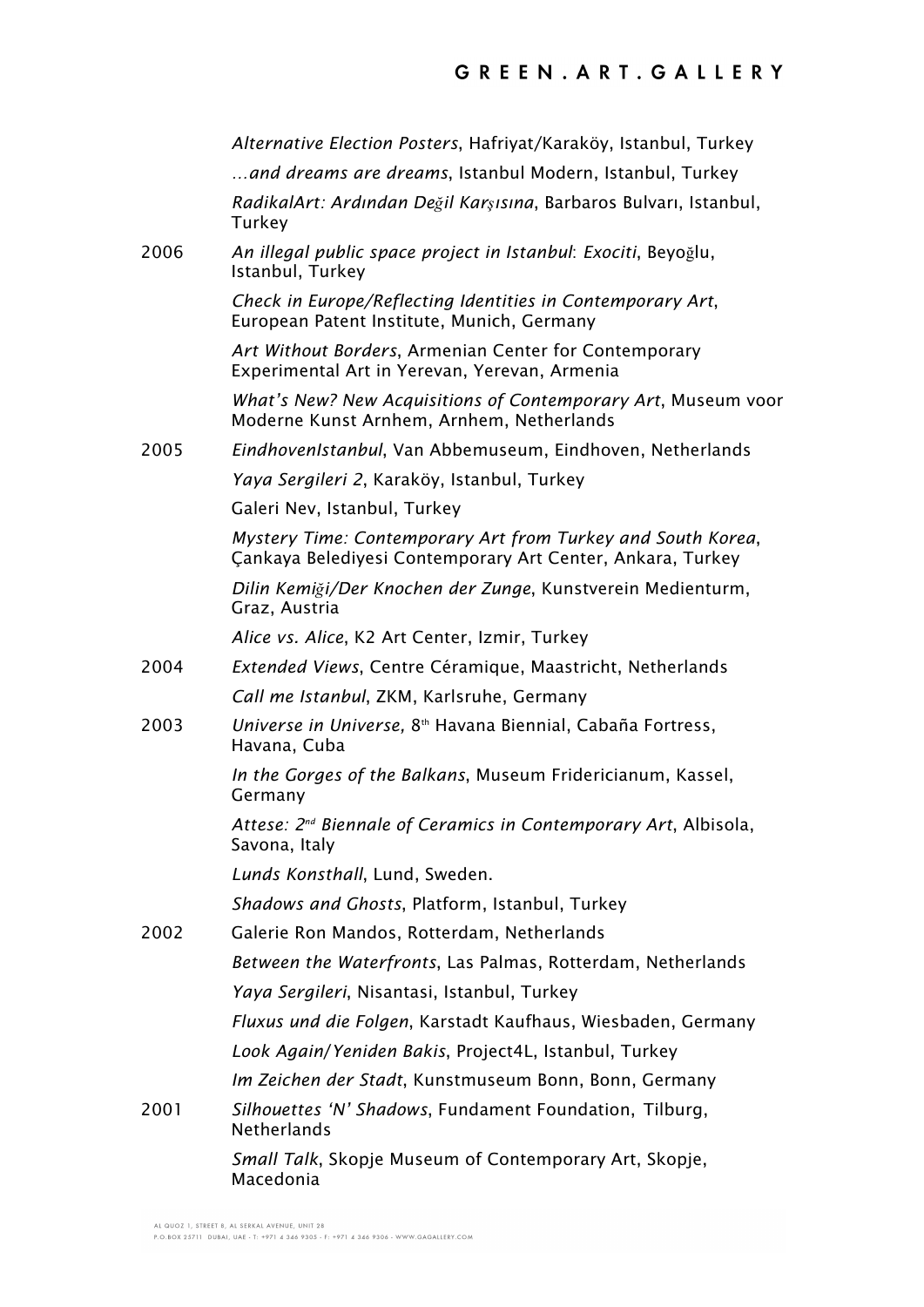|      | Dream Store, Apartman Project, Istanbul, Turkey                                                                                                         |
|------|---------------------------------------------------------------------------------------------------------------------------------------------------------|
| 2000 | Das Lied von der Erde, Museum Fridericianum, Kassel, Germany                                                                                            |
|      | Strange Home, Historisches Museum, Hannover, Germany                                                                                                    |
|      | P.O.Box-Istanbul, Istanbul Foundation for Culture and Arts,<br>Istanbul, Turkey                                                                         |
|      | Erken Bahar/Early Spring, Nikolaj Contemporary Art Center,<br>Copenhagen, Denmark                                                                       |
|      | Man and Space, 3 <sup>rd</sup> Gwangju Biennial, Gwangju, South Korea                                                                                   |
|      | Arguments/Önermeler, Atatürk Cultural Center, Istanbul, Turkey                                                                                          |
| 1999 | Arguments/Önermeler, Centre d'Art Contemporain Genéve,<br>Geneva, Switzerland                                                                           |
|      | Out of Nowhere, Artoteek Schiedam, Artoteek Leiden, Centrum<br>Beeldende Kunst, Dordrecht, Netherlands                                                  |
|      | The Picture in the Hills, Dulcinea, Istanbul, Turkey                                                                                                    |
|      | <i>İskorpit</i> , Badischer Kunstverein, Karlsruhe, Germany                                                                                             |
|      | Multiples for Body and Soul, Borusan Art Gallery, Istanbul, Turkey                                                                                      |
| 1998 | <i>İskorpit</i> , Haus der Kulturen der Welt, Berlin, Germany                                                                                           |
| 1997 | <i>Trade Routes - History and Geography</i> , 2 <sup>nd</sup> Johannesburg Biennale,<br>Museum Africa, Johannesburg, South Africa                       |
|      | Landless, 3rd Cetinje Biennial, Biljarda, Cetinje, Montenegro                                                                                           |
| 1996 | Enclosures, The New Museum of Contemporary Art, New York, NY                                                                                            |
|      | Migrations, Manifesta 1, Witte de With Center for Contemporary<br>Art, Rotterdam, Netherlands                                                           |
|      | Zij Sporen, traveling exhibition in train cars, Belgium Railways,<br>Lille-Brussels-Antwerpen-Brugge-Gent-Leuven-Kortrijk-Ooostende-<br>Luik-Maastricht |
|      | The Skin of the White Lady, De Witte Dame, Eindhoven,<br><b>Netherlands</b>                                                                             |
| 1995 | ORIENT/ATION, 4th International Istanbul Biennial, Antrepo,<br>Istanbul, Turkey                                                                         |
|      | Zelfbeschikking/Self-determination, Museum voor Moderne Kunst<br>Arnhem, Netherlands                                                                    |
|      | The Imagination of History, Ephesus, Selçuk, Turkey.                                                                                                    |
|      | <i>Izler/Tracks</i> , Yıldız Technical University, Sabancı Cultural Center,<br>Istanbul; Yapı Kredi Galerisi, Adana; Izmir, Turkey                      |
| 1994 | Rupture with the Medium, 22nd São Paulo Biennial, São Paulo,<br>Brazil                                                                                  |
|      | Iskele. Türkische Kunst Heute, ifa-Galerie Stuttgart, Germany                                                                                           |
|      | 1950-2000, Central Bank of the Republic of Turkey - Collection of<br>Turkish Modern Art, Atatürk Cultural Center, Ankara, Turkey                        |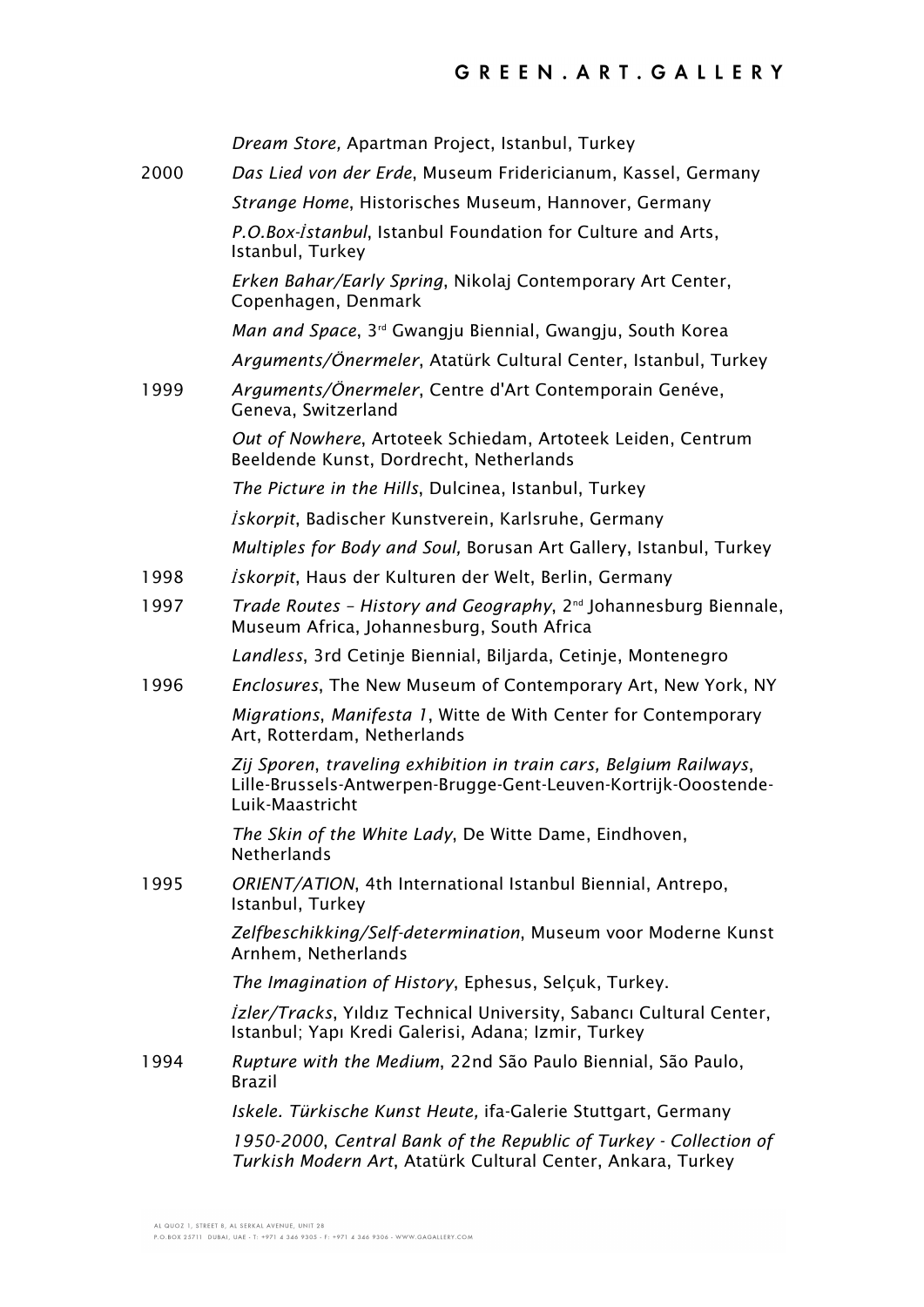1993 *A Foreigner is a Traveller*, Stedelijk Museum Schiedam, Netherlands

*At Sanat/At Art*, BM Contemporary Art Center, Istanbul, Turkey

*Women Artists of Modern Turkey*, Istanbul Archeological Museum, Istanbul, Turkey

1992 *Production of Cultural Difference,* 3rd International Istanbul Biennial, Feshane, Istanbul, Turkey

*Drawers*, Alsace Plurielle Mulhouse, France

1991 *Europe Unknown*, Palac Sztuki, Kraków, Poland

*Seven Young Artists*, Nev Gallery, Atatürk Cultural Center, Istanbul, Turkey

*Contemporary Turkish Art: Grand Exhibition II*, MSU Museum of Painting and Sculpture, Istanbul; Atatürk Cultural Center, Ankara, **Turkey** 

Soyak Sanat Galerisi, Istanbul, Turkey

1990 11th Istanbul Contemporary Artists Exhibition, MSU Museum of Painting and Sculpture, Istanbul, Turkey

### **SELECTED BIBLIOGRAPHY**

- 2017 "Hale Tenger." *VIVA ARTE VIVA, Biennale ARTE 2017*, catalogue, Venice, Italy, 2017, pp. 440–441.
- 2014 *Balloons On The Sea*, catalogue. Text by Ari Ackermanns
- 2013 *The Blue Route*, catalogue. Boghossian Foundation, Brussels

*The Power and the People: Paths of Resistance in the Middle East*. Book, Charles Tripp, Cambridge University Press, New York

*Envy, Enmity, Embarrasment*. Catalog 1/2, texts by Emre Baykal, *Duygu Demir*, Arter, Istanbul

*Envy, Enmity, Embarrasment*. Catalog 2/2, Arter, Istanbul

*Modernity? Perspectives from France and Turkey*. Book, texts by Levent Calikoglu, Nilufer Gole, Hasan Bulent Kahraman, Emma Levigne, Celenk Bafra, Istanbul Modern, Istanbul

*Dreaming Red, Creating ArtPace*. Catalogue ed. by Cuauhtemoc Medina, Okwui Enwezor, David Frankel. ArtPace, A Foundation For Contemporary Art, San Antonio

2012 *Journeys*. Wanderings in contemporary Turkey. Catalog, texts by Hervé Mikaeloff, Yekhan Pinarligil, Nihan Cetinkaya, Espace culturel Louis Vuitton, Paris.

> *Referencing History*. Booklet, text by Jane Neal, Green Art Gallery, Dubai.

Istanbul Modern – Rotterdam. Booklet, texts by Sjarel Ex, Levent Çalıkoğlu, Museum Boijmans Van Beuningen, Rotterdam.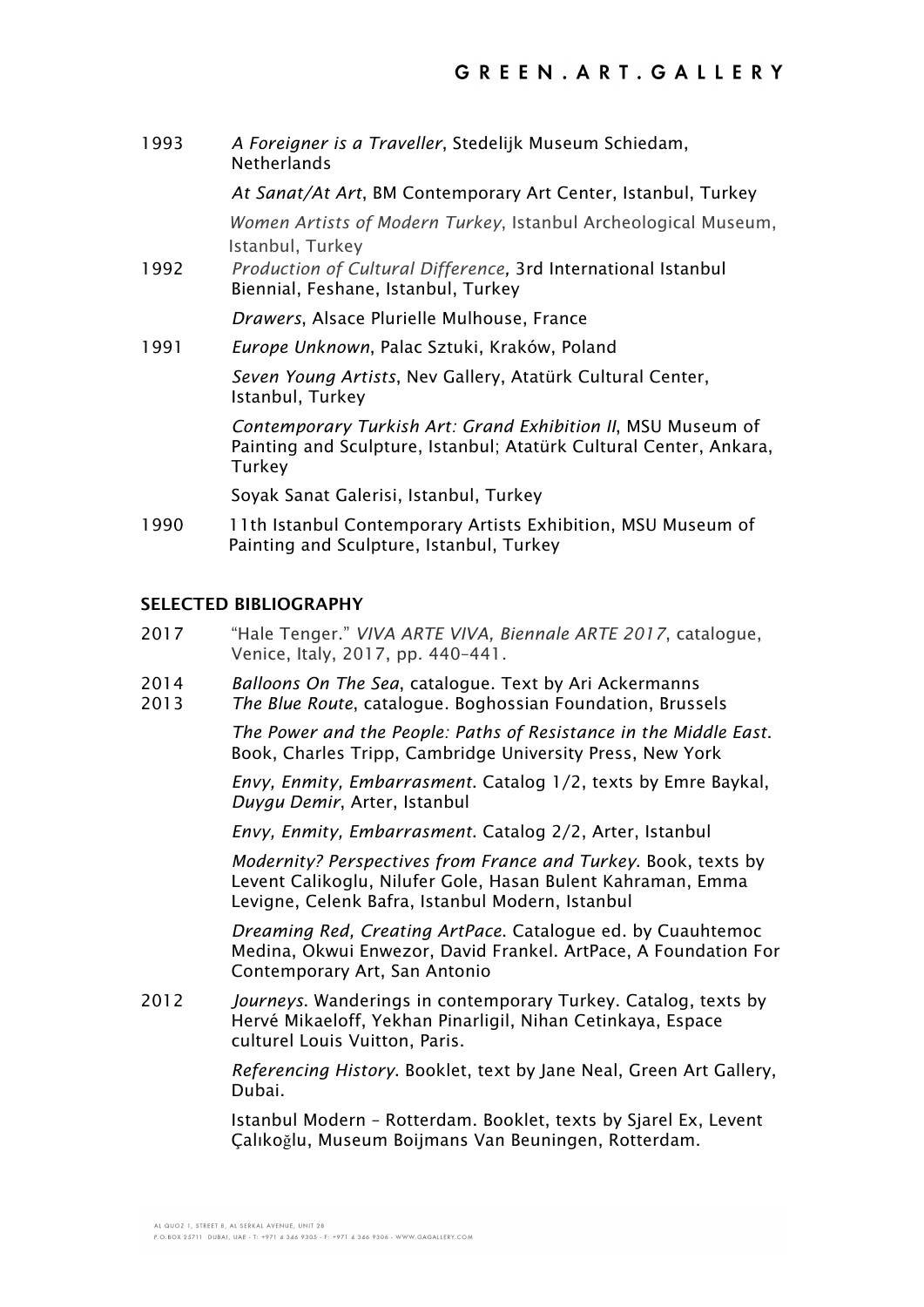2011 *Sınırlar ve Hayaletler*. Book, Nermin Saybasili, Metis Publishers, Istanbul.

> *Double Crescent: Art from Istanbul and New Orleans*. Booklet, text by Dan Cameron, Chelsea24 Gallery, New York.

*Fold*. Brochure, text by Nazlı Gürlek, Proje4L, Istanbul.

2010 *Tactics of Invisibility*. Catalog, Ed. by Gudrun Ankele, Emre Baykal, Daniela Zyman. Verlag der Buchandlung Walther König, Köln.

> *Unleashed*. Book, ed. by Hossein Amirsadeghi, Maryam Homayoun Eisler, texts by Ali Akay, Ahu Antmen, Emre Baykal, Irit Rogoff, Thames & Hudson Publishers, London.

2009 *Night and "the other night"… Good night!.* Booklet, text by Nermin Saybasili, Galeri Nev Publication, Istanbul.

> *Seriosly Ironic*, Catalog, texts by Dolores Denaro and Isin Onol, W. Gassmann AG Publishers, Biel.

*Istanbul Traversée*, Catalog, texts by Martin Aubry, Miktad Kadioglu, Pelin Dervis, Christine Buci-Glucksmann, Cengiz Aktar, Jacques Perot, Carolyine Nephegyi, Korhan Gumus, Actar Publishing House, Barcelona.

*Taswir*. Catalog, texts by Almut Sh. Bruckstein Çuruh, Stefean Weber, Khalid Amine, Silvia Naef,, Oleg Grabar, Abdul-rahim Al-Shaikh, Faisal Devji, Angelika Neuwirth, Martin-Gropius-Bau, Berlin.

*On Haunting and the Voice in the Work of Hale Tenger*. Booklet, text by Nermin Saybasili, Galeri Nev Publication, Istanbul.

*Istanbul Next Wave*. Catalog, Ed. By Johannes Odenthal and Cetin Guzelhan, Akademie der Künste, Steidl, Göttingen.

*City\_net Asia 2009*. Ed. By Hee-young Yoo, Seoul Museum of Art, Seoul.

2008 *Given Difference*. Booklet, text by Charles Merewether, AsianArtWorks, New York.

> *Identity Theft, Cultural Colonization of Contemporary Art*. Book. ed. by Jonahtan Harris, Lewis Johson: Traffic in Remains: Identity and Resistance in Recent Work by Turkish Artists, pp. 51-90, Liverpool University Press and Tate Liverpool, Liverpool.

*Accumulated: … put aside, left aside*. Brochure, 5533, Istanbul.

*Scenes of the South: Eastern Mediterranean*. Catalog, texts by Françoise Cohen, Hale Tenger and November Paynter, Archibooks and Sautereau éditeurs "Carré d'Art-Nimes Museum of Contemporary Art, Nimes

2007 *Stranger Within*. Monograph, Ahu Antmen. Yapi Kredi Publishing House, Istanbul

> *And Dreams are Dreams*. Booklet, text by Rosa Martinez. Istanbul Modern, Istanbul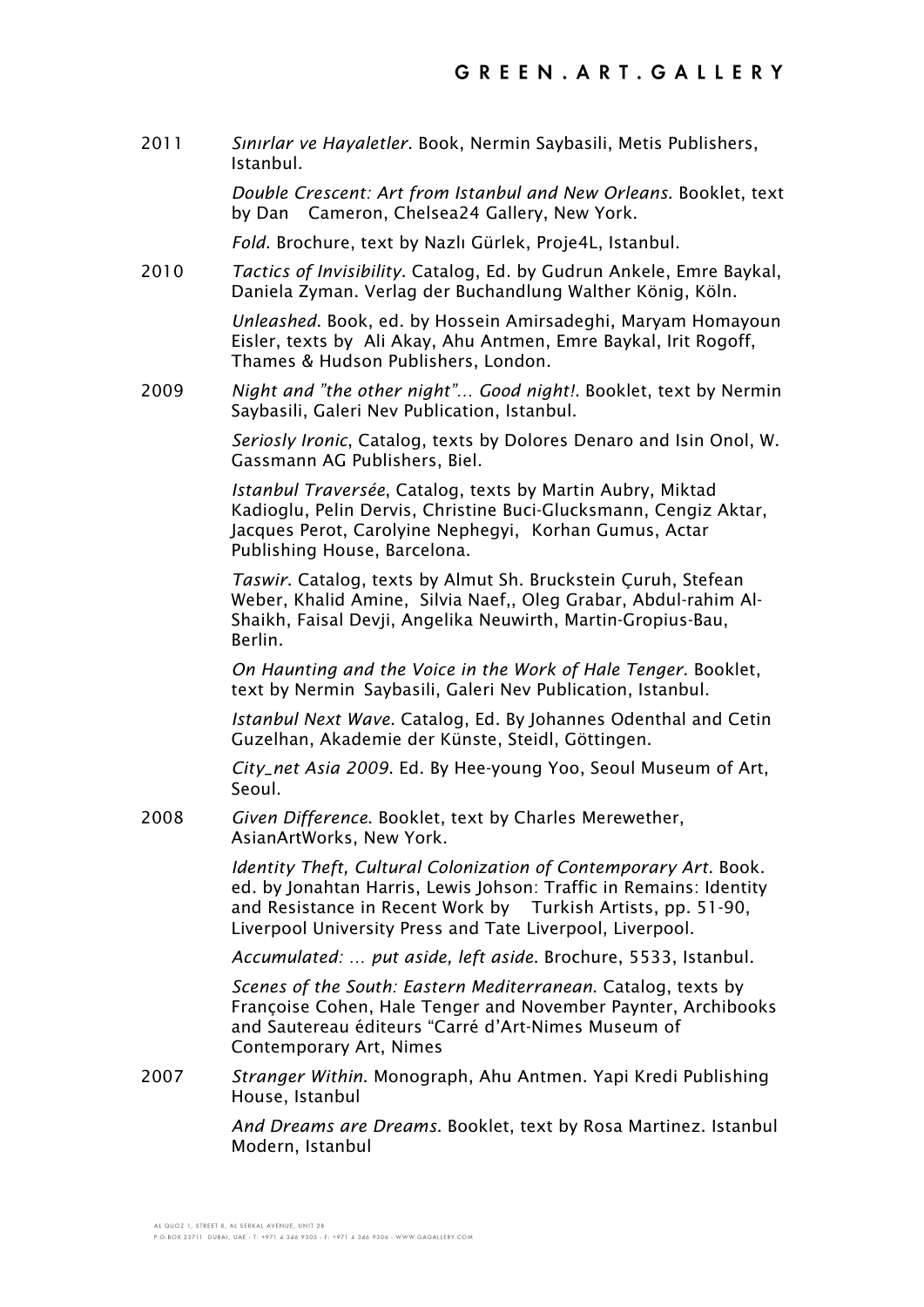User's Manual, Contemporary Art in Turkey. Book, ed. by Halil Altındere and Süreyya Evren. Istanbul: art-ist Publishers and Revolver Books, Frankfurt

- 2006 *Créations Artistiques Contemporaines en pays d'Islam, Des Arts en Tensions*. Book, ed. by Jocelyn Dakhlia. Kimé Editions, Paris
- 2005 *EindhovenIstanbul*. Booklet, texts by Kerryn Greenberg and Eva Meyer-Hermann. Van Abbemuseum, Eindhoven

*Sır-Zaman: Türkiye ve Güney Kore'den Sanat*. Catalogue, Hacettepe University, Ankara.

*Art, City and Politics In An Expanding World*. Book, "Lojman: Private Space within Official Space?" by Nermin Saybaşılı. Istanbul Foundation for Culture and Arts Publication, Istanbul: 88-106

*Diagonale*. Catalogue, Diagonale – Forum österreichischer Film, Graz

*Istanbul Yaya Sergileri 2*. Brochure, Vehbi Koç Vakfı, Istanbul

*Neigbours in Dialogue*. Book. Beral Madra and Ayşe Orhun Gültekin ed., Nermin Saybaşılı, "Journey in Place". Norgunk Publishing House, Istanbul: 39-55

*Alice vs. Alice*. Booklet, K2 Art Center, Izmir

2004 *Call Me Istanbul*. Catalogue, ZKM, Karlsruhe

*Szene Türkei: Absiets, aber Tor!* Book, by Vasif Kortun and Erden Kosova, Köln: Verlag der Buchhandlung Walther König

2003 *El arte con la vida*. Catalogue, Octava Bienal de la Habana, Centro de Arte Contemporaneo Wifredo Lam, Madrid

> *Dreaming Red: Creating ArtPace*. Book, ArtPace, A Foundation for Contemporary Art, San Antonio. D.A.P./Distributed Art Publishers, New York

*In the Gorges of the Balkans /A Report*. Catalogue, Kunsthalle Fridericianum, Kassel

*Hale Tenger, Fusun Onur, Aydan Murtezaoglu*. Catalogue. Lund Konsthallen, Sweden

2002 *Fluxus und die Folgen*. Brochure, Kulturamt Wiesbaden

*Im Zeichen der Stadt*. Kunstmuseum Bonn, Bonn

- 2001 *Silhouettes 'N' Shadows*. Brochure. Fundament Foundation, **Tilburg**
- 2000 *Das Lied von der Erde.* Catalogue. Museum Fridericianum, Kassel

*Strange Home*. Catalogue. Historiche Museum, Hannover

*Man and Space*. Catalogue, Kwangju Biennale 2000. The Kwangju Biennale Foundation, Kwangju

*Arguments/Önermeler*. Catalogue, preface by Victor Durschei and Paolo Colombo. Pro Helvetia, Centre d'Art Contemporain Genéve, Istanbul Kültür ve Sanat Vakfı, Istanbul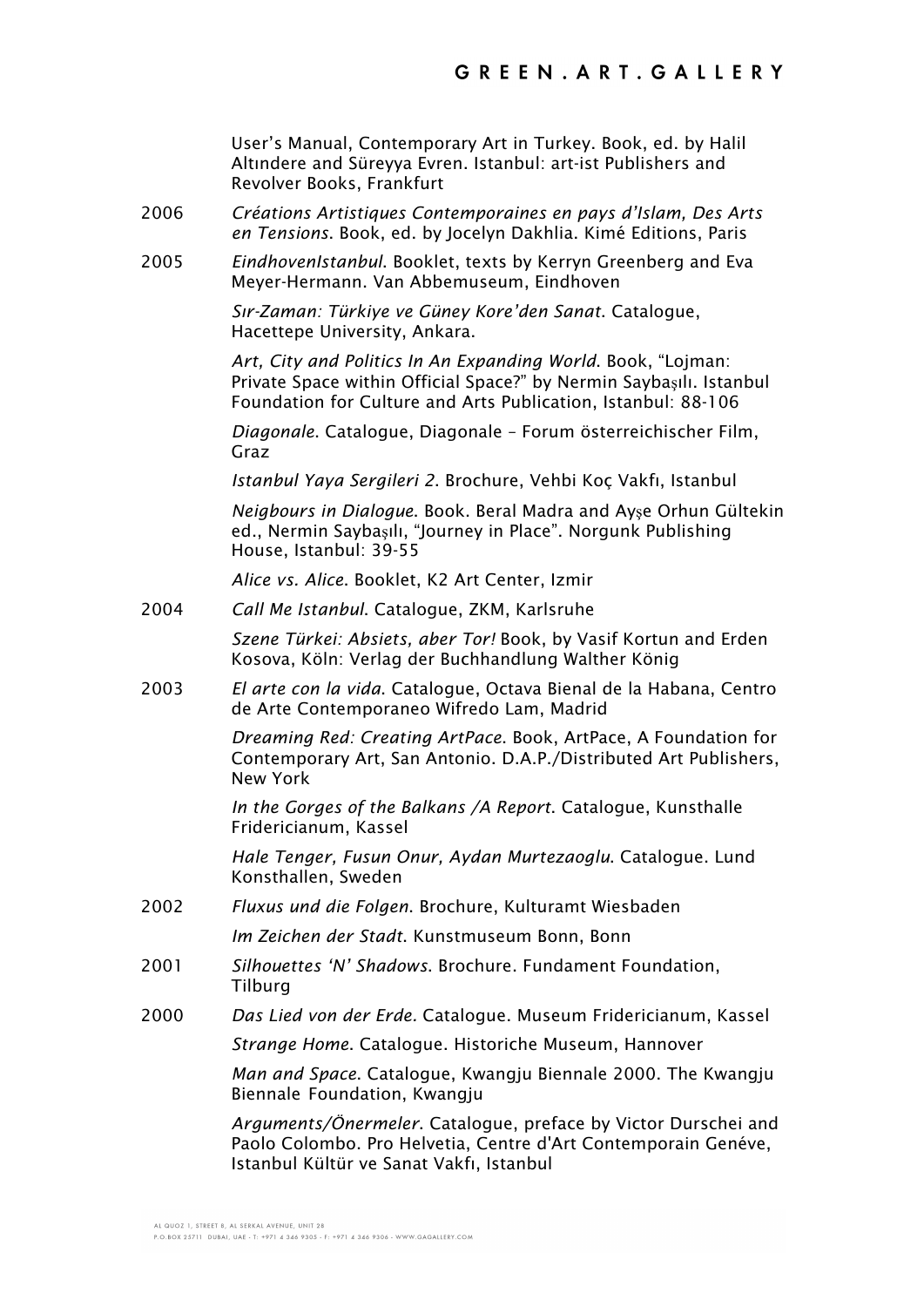1999 *1950-2000 Türkiye'de Çağdaş Sanat*. Catalogue, preface by Haldun Dostoğlu and Ali Artun. Galeri Nev, Istanbul

> *Out of Nowhere/Hiçbir yerden*. Catalogue, preface by Gerrit Willems and essay by Vasıf Kortun, Centrum Beeldende Kunst, Dordrecht

1998 *New Works 97.4, Hale Tenger*. Brochure, essay by Lynn Cook, ArtPace, A Foundation for Contemporary Art, San Antonio

*The Picture in the Hills*. Catalogue. Dulcinea, Istanbul

*İskorpit.* Catalogue, essays by René Block, Fulya Erdemci and Vasıf Kortun. Berliner Kulturveranstaltungs-GmbH, Berlin

1997 *Mission Impossible*. Monograph, interwiev by Vasıf Kortun. Galeri Nev, Istanbul

> *New Art, New York*. Ed. by Roxana Marcoci, Diana Murphy, Eve Sinaiko. Harry N. Abrams, Inc., New York

*Enclosures.* Brochure, essay by Dan Cameron and Gerardo Mosquera. The New Museum of Contemporary Art, New York

1996 *Zelfbeschikking/Self-determination*. Catalogue, foreword by Mirjam Westen and essays by Stella Santacatterina, Hale Tenger, Eric Duyckaerts, Paolo Bianchi, and Ole Bouman. Museum voor Moderne Kunst Arnhem, Arnhem

> *Manifesta 1*. Catalogue. Foundation European Art Manifestation, Rotterdam

*Zij Sporen/Kunst op het spoor*. Catalogue, essays by Michel Dewilde and Rosi Braidotti. Gynaika, Brussels

*De Huid van De Witte Dame*. Brochure and CD-ROM, preface by Ton Leenders. Arctic Foundation, Eindhoven

1995 *Soudain, des Artistes Turcs*. Catalogue, preface by Jean-Michel Ribettes and Mobina Sheriff, texts by J.-M. Ribettes. Galerie le Monde de l'Art/AFAA/Sanart, Ankara

> *4th International Istanbul Biennial*. Catalogue, Istanbul Foundation for Culture and Arts, Istanbul

*Bulletin*. Brochure, interview by Çetin Sarıkartal. Eylül Sanat Galerisi, Bilkent Üniversitesi Öğrenci Konseyi, Ankara. No. 2, November 18, 1995: 7-8

*İzler/Tracks*. Catalogue, foreword by Tomur Atagök, Yapı Kredi Kültür Sanat, Istanbul

1994 *22nd Biennale de São Paulo*. Catalogue, Fundação Bienal de São Paulo, São Paulo

> *İskele/Turkische Kunst Heute*. Catalogue, foreword by René Block, Barbara Barsch, Inis Lenz, and Alexander Tolnay, essays by Sabine Vogel, Beral Madra, and Orhan Duru, ifa Stuttgart, Berlin

1993 *A Foreigner = A Traveller*. Catalogue, foreword by Peter Th. Tjabbes, text by Vasıf Kortun. Stedelijk Museum Schiedam, Schiedam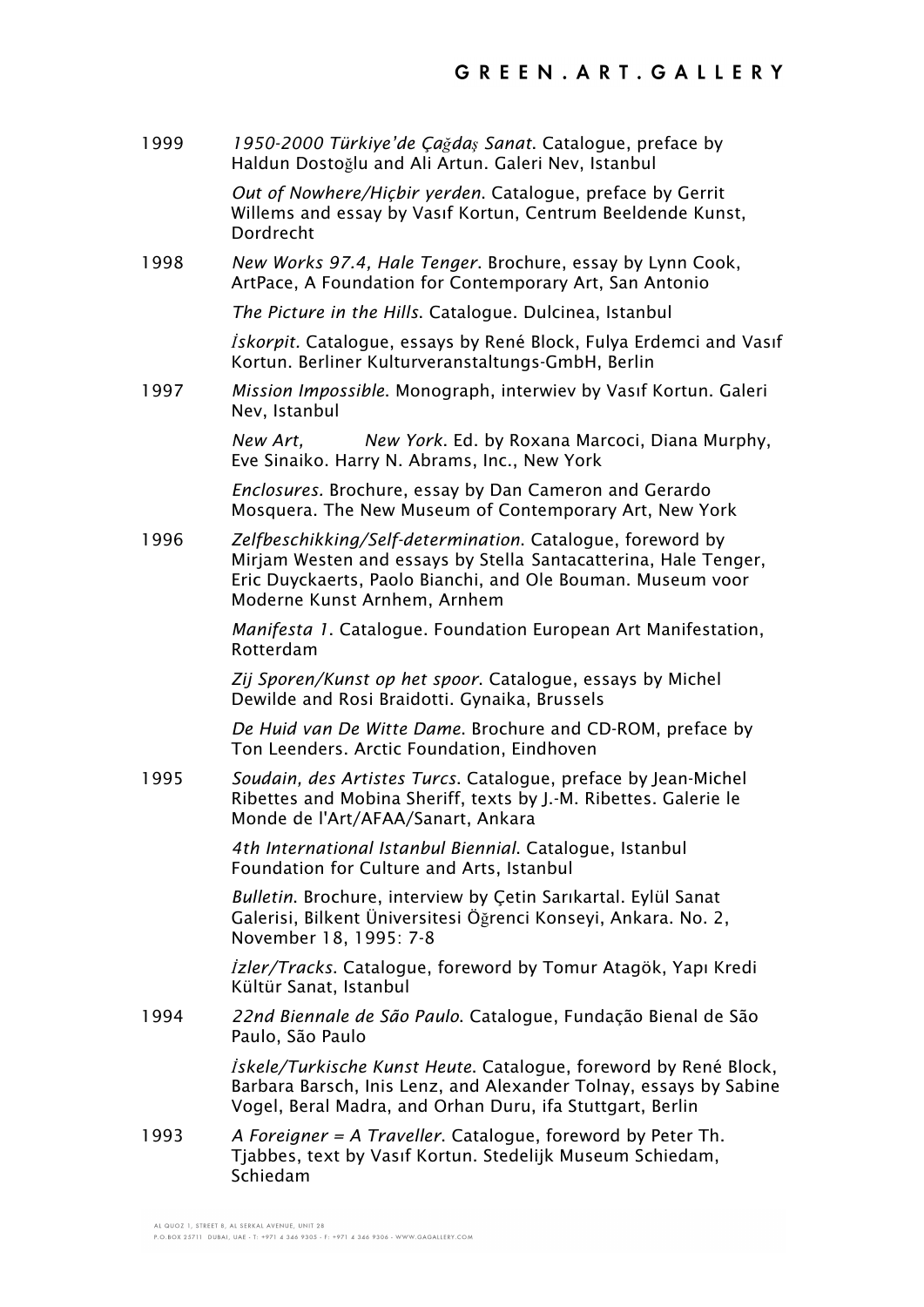- 1992 *3rd International Istanbul Biennial*. Catalogue. Istanbul Foundation for Culture and Arts, Istanbul
- 1991 *Europe Unknown/Europa nieznana*. Catalogue, preface by Anda Rottenberg. Polish Section of AICA, Kraków
- 1990 *Grand Exhibition II*. Catalogue. Santral Holding, Istanbul *Aralık Doksan*. Catalogue. Soyak Sanat Galerisi, Istanbul

*Günümüz Sanatçıları 11*. İstanbul Sergisi. Catalogue. Derimod Kültür Merkezi Yayınları, Istanbul

#### **SELECTED PRESS**

- 2020 Hanson, Matt. "The uncollected thought: In the land of Hale Tenger." *Daily Sabah*, January 2020.
- 2019 Danforth, Nicholas. "On Buyukada island at the Istanbul Biennial." *Apollo Magazine*, October 2019.

Spence, Rachel. "Istanbul Biennial: eco-warriors outdone by dissidents." *Financial Times*, October 2019.

*"Gorgons and organs: the Istanbul Biennial 2019 – in pictures."* The Guardian, September 2019.

2018 Giostra, Andrea. "Storie recenti. Hale Tenger a Palermo." *Artribune*, August 2018.

> Orlowski, Hanna S. "On The Line with Hale Tenger." *Canvas*, March – April 2020, p.36.

"Hale Tenger, Under, 2018, The Yard, Alserkal Avenue." *Selections Magazine*, March 2018.

- 2016 Masters, HG. "*Tragedy and Farce."* Art Asia Pacific, July–August
- 2015 Akkermans, Ari. "A Rebuilt Installation of Barbed Wire and Blurred Reality." Hyperallergic, June 2015
- 2015 Sutton, Kate. "Critics' Picks." Arforum.com, May 2015
- 2015 Ghorashi, Hannah. "Protocinema is bringing Hale Tenger's historic installation to New York for Frieze week." Artnews, 21 April 2015
- 2014 Akkermans, Ari. "Gezi Park: One Year Later." San Francisco Arts Quarterly, August-October 2014
- 2013 HG Masters, "Hale Tenger: Where The Winds Rest." ArtAsiaPacific, November/December 2013

Nusseibeh, Dyala. "Five of the best Turkish artists." British Airways High Life, September 2013

Nazli Pektas, "Taktiklerle yuzleserek iyilesmeyi dilemek...", Sanat Dunyamız (Istanbul), 134, May-June 2013, pp. 12-21

HG Masters, "Envy, Enmity, Embarrassment", ArtAsiaPacific (New York), May/June 2013, p.186

Ari Akkermans, "The Point of No Return." The Mantle. May 14, 2013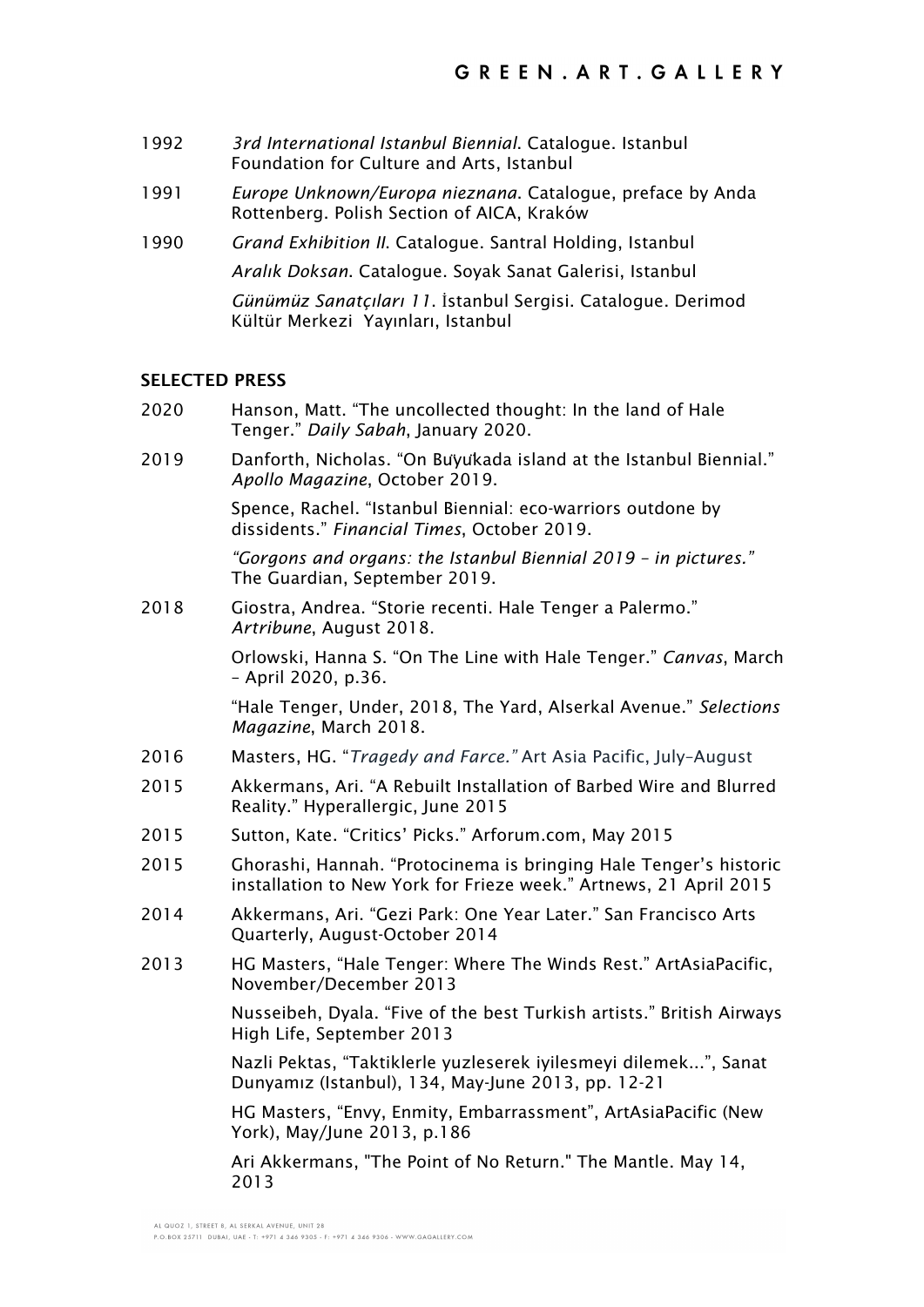Erman Ata Uncu, "Yuzlesmek cok zor bir surec", Radikal (Istanbul), April 29, 2013, pp.23-24

Tuba Parlak, "Boslukta suzulur gibi yasayanlarin dansi", Hurriyet Cumartesi (Istanbul), April 13, 2013

Eylul Fidan Akinci, "Haset, husumet, Rezalet: Orgutlu Anlati", eXpress/BIR+BIR/rOll, March 25, 2013

Rahmi Ogdul, "Oklid Yasasi'ni ihlal edelim", Birgun (Istanbul), March 28, 2013

Mehves Evin, "Yalvaririm bana asktan soz etme", Milliyet Cadde (Istanbul), March 12, 2013

Burce Celik, "En cok da rezalet", Radikal Iki (Istanbul), March 3, 2013

Piril Gulesci Arikonmaz, "Arter'de Haset, Husumet, Rezalet", Haberturk, (Istanbul), March 2, 2013

A. Garcia and I. Seisdedos, "El precio del arte y el color del dinero", El Pais (Madrid), February 14, 2013, pp. 40-41

Nazli Pektas, "Siddetin arka bahcesi", Cumhuriyet (Istanbul), February 10, 2013

Ozge Ersoy, "Hale Tenger: Tekrar edilmeyenin Gucu Adina", XOXO (Istanbul), 029, February 2013, pp.56-59

Ari Akkermans, "Mapping Uncertainties." The Mantle. February 11, 2013

Cem Erciyes, "Sakın izlemeyin, katılın", Radikal (Istanbul), February 2, 2013

Lora Sari, "Haset husumeti dogurur, o da rezaleti", Agos, January 25, 2013

Susanne Fowler, "Gallery Stroll: Istanbul", IHT Rendezvous, NY Times, January 25, 2013

Erman Ata Uncu, "Hasetin farklı cepheleri", Radikal (Istanbul), January 24, 2013

Alin Tascıyan, "Dosta dusmana sergi onerisi: Haset, husumet, rezalet", Star (Istanbul), January 29, 2013

Ozgur Duygu Durgun, "Haset, husumet ve rezalete cevap", Taraf (Istanbul), January 24, 2013

Deniz Sahin, "Passing judgement. Envy, Enmity, Embarrasment", Timeout (Istanbul), February 2013

Alexandra Ivanoff, "Alchemy of optimism at Arter", Today's Zaman (Istanbul), January 26, 2013

Fowler, Susanne. "Gallery Stroll: Istanbul." The New York Times. January 25, 2013

Huseyin Sidar Emen, "Hale Tenger: Travmanın fotografik halleri", Sanatatak

M. Kemal Iz, "Haset, Husumet ve Rezalet uzerine", Sanatatak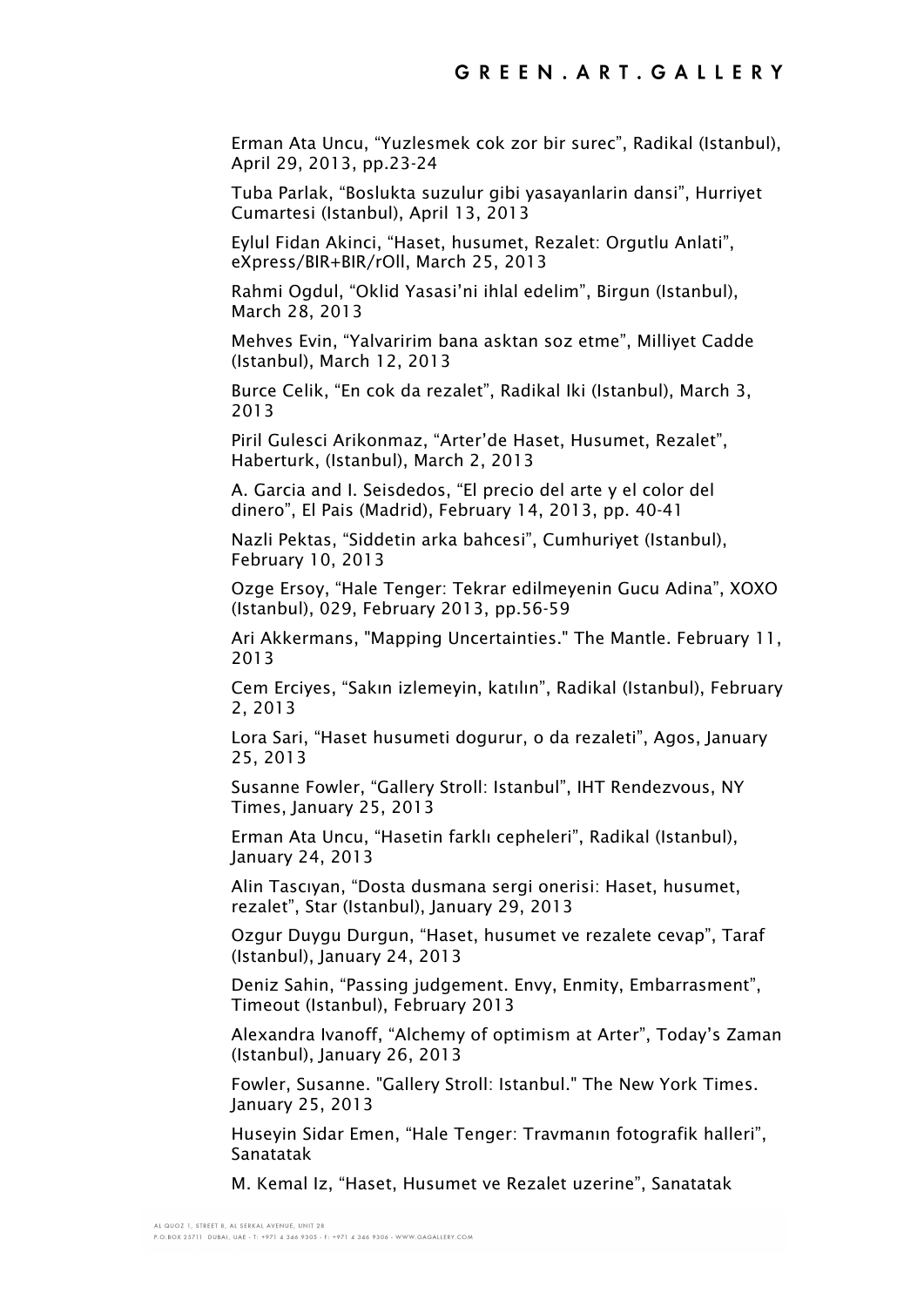- 2012 Celine Piettre, "Turkish Art Treads a Delicate Line Between Spectacle and Symbolism in Paris." Artinfo, November 7, 2012
- 2011 Murtaza Vali, "Best of 2011." Artforum, December 1, 2011

Rachel Spence, "Sex and Death by the Sea." Financial Times. November 25, 2011

Holland Cotter, "Double Crescent: 'Art from Istanbul and New Orleans'." New York Times. October 20, 2011

Rawlings, Ashley. "Hale Tenger: Balloons on the Sea 2011." Art Asia Pacific. July/August 2011

Kalsi, Jyoti. "Balloons on the Sea." Gulf News. April 15, 2011

"Hale Tenger: Balloons on the Sea." Designboom. April 2011

"Mayssa Fattouh in conversation with Hale Tenger." Artist in Conversation. March 15, 2011

- 2010 Deborah Root, "Istanbul: Hale Tenger and Muruvvet Turkyilmaz." cmagazine, Toronto. Winter/December vol. 104: 9-13
- 2009 Ahu Antmen, "Irk ve cinsiyetle ilgili onyargılar." Radikal. Istanbul. September 30, 2009: 24.

Valerie Duponchelle, "Destination Istanbul." Le Figaro. Paris. May 7, 2009.

Alphonse Cugier, "Frontiere ou charnier?" Liberte. May 16, 2007

Sara Raza, "Bosphorus Heads for the Block." Art Asia Pacific. March/April 2009

2007 Nermin Saybasılı, "On Haunting and the Presence of voice in Hale Tenger's Works." n.paradoxa, London. January, 19, 2007: 5-13

> Lara Marlowe, "Daring views of secular Turkey." The Irish Times. November 16, 2007

Firdevs Candil Culcu, "Hale Tenger." Gosteri, Istanbul. April, 2007: 289

Nermin Saybasili, "Dadanma ve Hale Tenger in Calısmalarindaki Ses Uzerine." Sanat Dunyamız, Istanbul. No. 102, Spring: 19-31

Erden Kosova, "Vela Kuvvete." art-ist, Istanbul. Vol: 6, June, 2007: 116-122

Mahmut Hamsici, "Islerim mazide kalsin, eskisin..." Radikal, Istanbul, April 29, 2007: 25

Aysegul Sonmez, "Mekanim Zaman Olsun." Radikal Iki, Istanbul. April 15, 2007: 14

Yasemin Bay, "Sabrin Sinirinda." Milliyet Istanbul, April 17, 2007: 25

Esra Alicavusoglu, "Yapi Kredi'de buyuk degisim ve Hale Tenger'den Lahavle." Cumhuriyet Hafta Sonu, Istanbul. April 14, 2007: 7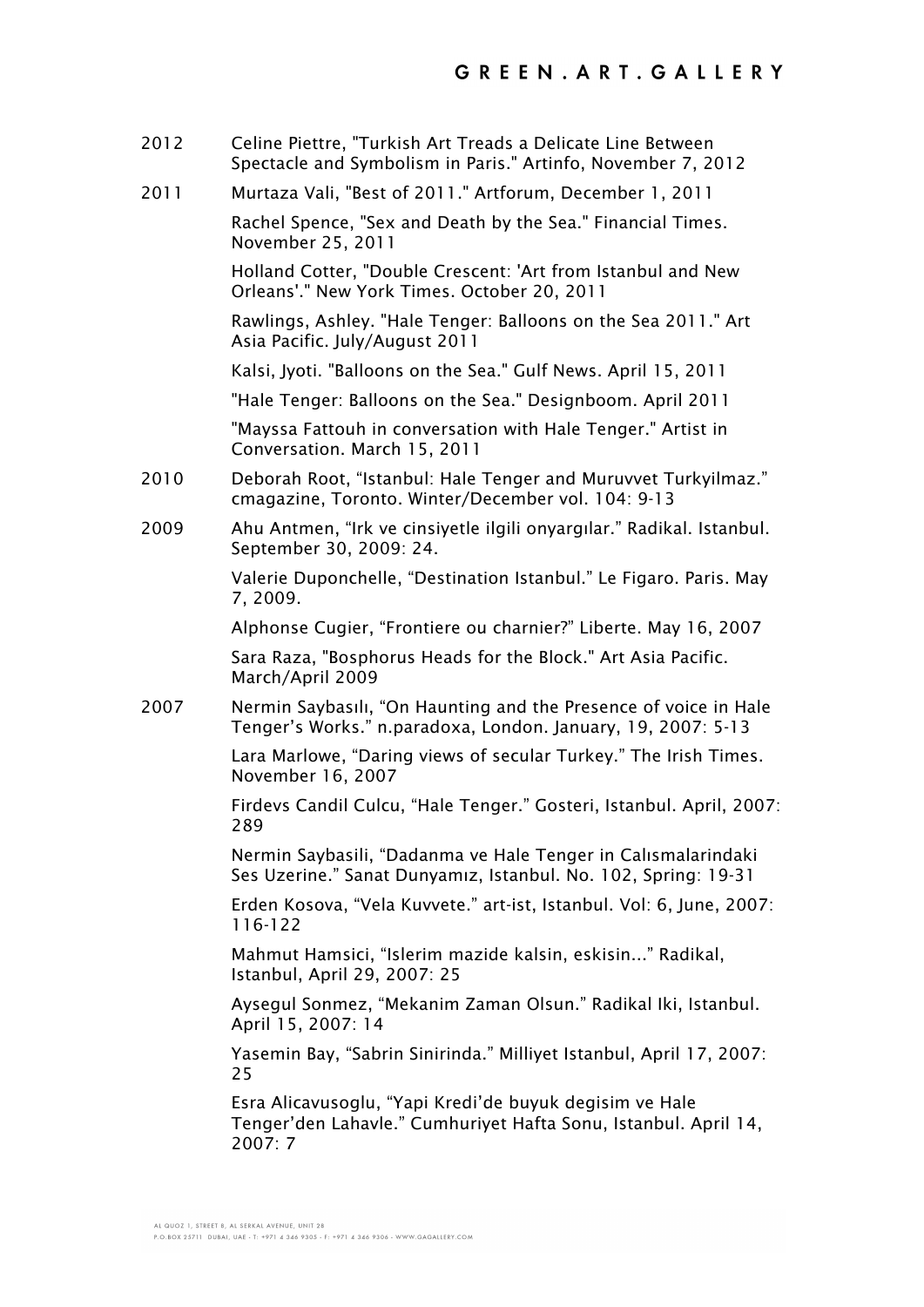|      | Julide Karahan, "Sabreden 'cagdas Turk sanati' muradina erdi."<br>Zaman, Istanbul. April 7, 2007: 14                                                  |
|------|-------------------------------------------------------------------------------------------------------------------------------------------------------|
| 2006 | Ovul Durmusoglu, "Kamusal Alanda Illegal Bir Hayalet Proje:<br>Exociti." art-ist, Istanbul. Vol. 5, November 2006: 71-72                              |
|      | Ozlem Altunok, "Bir ileri iki geri: Iste biz" Cumhuriyet Dergi,<br>Istanbul. No: 1038, February 12, 2006: 16                                          |
|      | "Turkler her kosulda hayatta kalir." Hurriyet Keyif. February 11,<br>2006                                                                             |
|      | "Hollanda'da 'Turk Olmak'." Radikal. February 9, 2006                                                                                                 |
|      | "Sanatci gozuyle ulus portresi." Cumhuriyet, Istanbul. February 5,<br>2006                                                                            |
| 2005 | Ahu Antmen, "Hale Tenger/Yanasamayiz." Radikal, Istanbul. March<br>9, 2005: 26                                                                        |
|      | Haldun Dostoglu, "Boyle Tanıdıklarım Var." Sanat Dunyamiz<br>Istanbul. Summer 2005: 97                                                                |
|      | Cahit Akyol, "Kimi canak antenleri kirmiziya boyadi, kimi<br>kaldirimlara etiket yapistirdi." Cuma/Hurriyet, Istanbul. September<br>23, 2005: 3       |
|      | Herwig Holler, "Graz wird nicht Istanbul." Falter, Graz. May 12,<br>2005:8                                                                            |
| 2004 | Susan Platt, "Dispatch: Istanbul." Sculpture Magazine, Washington.<br>Vol. 23, no. 4, May 2004                                                        |
|      | Nermin Saybasili, "Resmi Mekan Icinde Ozel Mekan." Arredamento<br>Mimarlık, Istanbul. No. 100+65, January 2004: 116-123                               |
| 2002 | "Artist's Pages: Hale Tenger, Face to Face". n.paradoxa, London.<br>No. 9, January 2002                                                               |
|      | Ozlem Altunok, "Sessizlik, yonsuzluk, tepkisizlik." Cumhuriyet,<br>Istanbul. April 19, 2002: 13                                                       |
|      | Evrim Altug, "Susurluk" Radikal, Istanbul. April 2002                                                                                                 |
| 2001 | Christel Heybrock, "Hochfliegende Traume." Mannheimer Morgen,<br>Mannheim. No. 89, April 18, 2001: 28                                                 |
|      | Kai Scharffenberger, "Dem Himmel so nah." Leo. April 26, 2001:<br>16                                                                                  |
|      | Johannes Halder, "Himmel und Holle." Stuttgarter Zeitung,<br>Stuttgart. April 24, 2001                                                                |
|      | Sigrid Feeser, "Wie man sich bettet?" Rheinpfalt, April 17, 2001                                                                                      |
|      | "Wolkchen am blauen Himmel." Schretzinger Zeitung, April 20,<br>2001                                                                                  |
|      | N. Fulya Erdemci, "Hale Tenger'in Calismalarinda Mekan ve Anlati<br>Iliskisi: Sozel ve Metinsel Olanın Ayrıcaligi." Yapi, Istanbul. No.<br>240: 92-96 |
| 2000 | Nese Ozan, "Wer tanzt mit wem?" Swarz auf Weiss, Istanbul, June<br>8, 2000: 16                                                                        |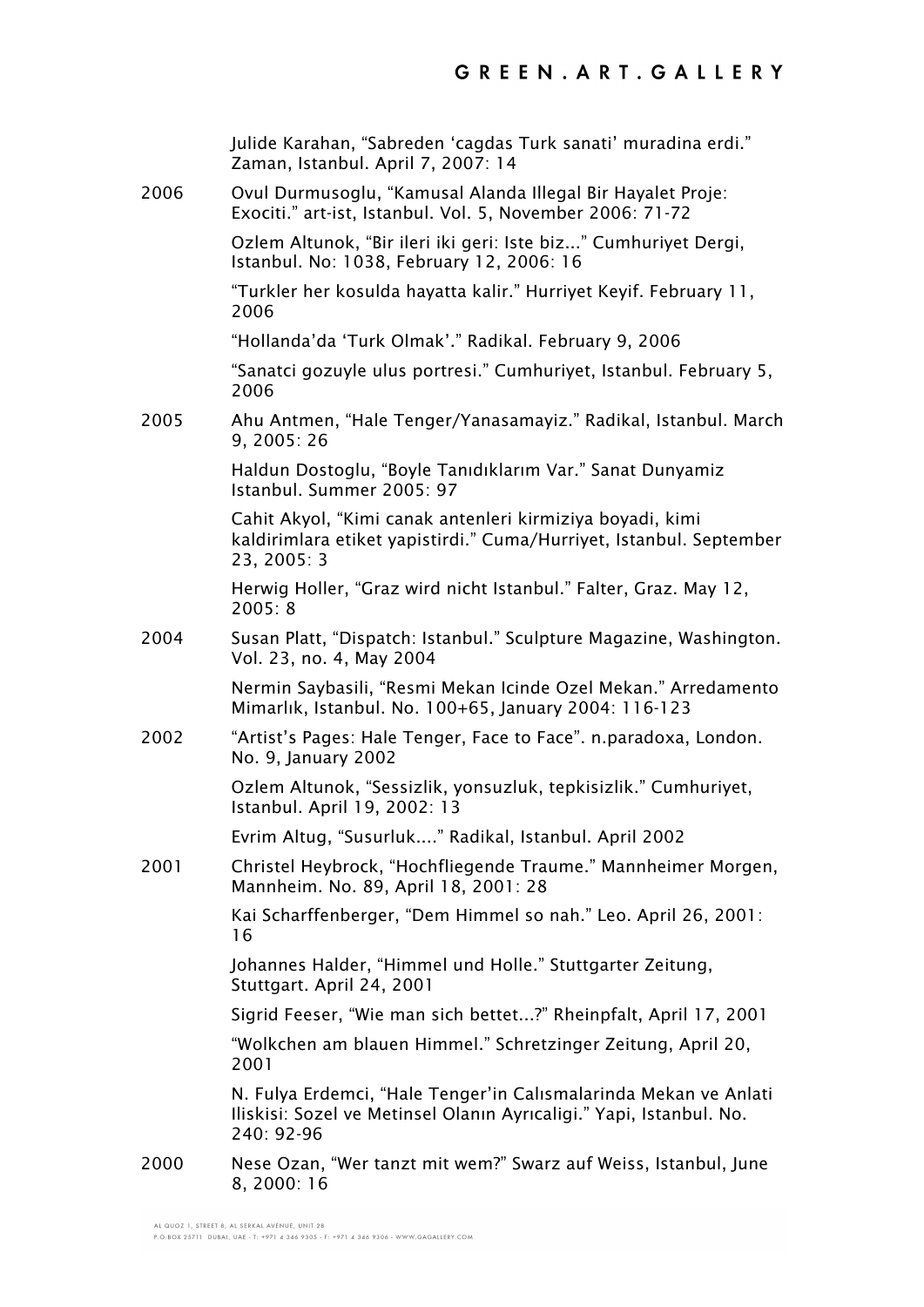Gunnur Ozsoy, "Hale Tenger." Home Art, Istanbul. February 2000: 90-97

Çetin Sarıkartal, "Hale Tenger, Kalp Agrisi." Resmi Gorus, Istanbul. No. 3: 56-65

Mai Misfeldt, "Med andres ojne." Berlingske Tidende. May 6, 2000

Haldun Dostoglu, "Kopenhag'da Erken Bahar." Cumhuriyet, Istanbul. May 13, 2000

Evrim Altug, "Dunyaya yeni onermeler." Radikal, Istanbul. 24 April

Ayse Koksal, "Cagdas sanatin sorgulama gucu." Cumhuriyet, Istanbul. April 12, 2000

Ayse Koksal, "Leonard Cohen'in dizelerinde acı huzur." Cumhuriyet, Istanbul. April 16, 2000: 14

Beral Madra, "Cagdas Sanatin Cagdıiıligi." Radikal Istanbul

Buket Oktulmus, "Hayat mi kalbe yol gosteren?" Radikal, Istanbul. April 2, 2000: 19

Irina Cios, "Hale Tenger - Every Day Life Snapshots." Artelier Bucharest. No. 5, Winter 1999/2000: 26-29

S.M., "Le courant artistique passe entre Geneve et Istanbul." Tribune des Arts, Geneve. No. 280

Giornale dell'arte, Geneve. No. 184, January 2000

Kaya Ozsezgin, "Gercekligin Oteki Yuzu." Milliyet Sanat, Istanbul. January 15, 2000: 43

1999 Marie-Jose Fournier, "Turcs et Suisses argumentent a Geneve." Tribune des Arts, Geneve. November 1999

Erden Kosova, "Vale, kiz ve joker." Artist, Istanbul. No. 2: 74-81

Zerrin Boynudelik, "Sanat nesnesi, mekan, baglam-anlam liskisi." RG 002, Istanbul: 28-36

Aysegul Sonmez, "Tepeler arasinda isler." Milliyet, Istanbul, October 4, 1999

Genevieve Breerette, "Sous le cafe, les artistes." Le Monde, Paris. September 28 199: 34

Anna Brenken, "Kunstszene Istanbul." Art, Hamburg. No. 9, 1999: 66-67

Esra Alicavusoglu, "Tepeler arasinda cagdas Turk sanatcilari." Cumhuriyet, Istanbul. September 21, 1999

Buket Oktulmus, "Cagdas sanatin tepeleri." Radikal, Istanbul. September 13, 1999

Hale Tenger, "Batinin dogusunda, dogunun batisinda olmak." RG, Istanbul. Summer 1999: 74-76

Rudij Bergmann, "Den Demutigungen ausgesetzt." Frankfurter Rundschau. May 27, 1999

"Kunst aus der Turkei." Karlsruher Kurier, Karlsruhe. May 7, 1999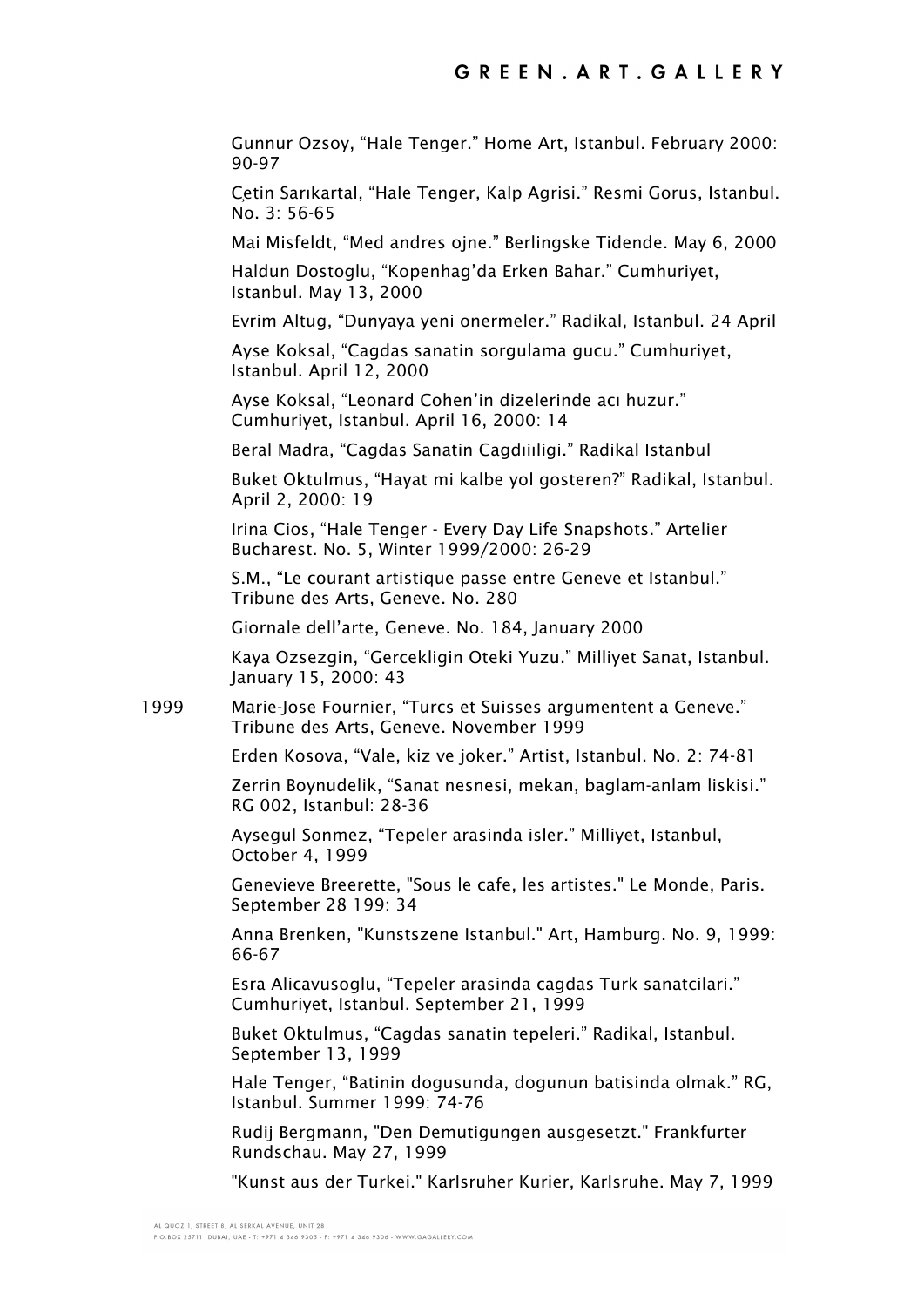Manfred Ladtke, "Die turkische Gegenwartskunst..." Pforzheimer Zeitung. May 7, 1999

Badische Neueste Nachrichten, Karlsruhe. May 12, 1999

Michael Hubl, "Harte Kerne hinter sanfter..." Badische Neueste Nachrihten, Karlsruhe. 29 April

Lynne Cooke, "Hale Tenger: Sandik Odası." Arredamento, Istanbul. No. 3, 1999: 124-127

1998 Ahu Antmen, "Aperto Istanbul." Flash Art, Milan. No. 203 November-December 1998: 59-60

> Frances Colpitt, "'New Works' at ArtPace." Art in America, New York. No. 10, October 1998: 143

Eleanor Heartney, "Mapping the Postcolonial." Art in America, New York. No.6, June 1998: 51-55

Tomas Popiszyl, "Satan's and Other Art in Istanbul." Artist, Prague. No. 3, 1998: 10-11

1997 Carey Lovelace, "Weighing in on feminism." Artnews, New York. 96 no. 5, May, 1997: 141

> Felicia Foaster, "Enclosures." Art Papers, New York. 21 no. 2, March-April 1997

Ahu Antmen, "Galeri Nev 'Devren Satilik'."Cumhuriyet, Istanbul, March 11, 1997: 11

Gul Dirican, "Kamyon Carpmıs Bizlerin Sergisi." Cumhuriyet, Istanbul. March 9, 1997: 55

Gerar Edizel, "Tenger'in Kefeni uzerine dusunceler." Arredamento Dekorasyon Istanbul. No. 89, February 1997: 125-127

Moni Salim Ozgilik, "Uc Sanatci/Uc Oda/Uc Enstalasyon." Arredamento Dekorasyon, Istanbul. No. 89, February 1997: 124

Dan Cameron and Gerardo Mosquera, reprinted from the "Enclosures" brochure, "Yasam Ic Ice Acilan Cin Kutuları Gibi."Cumhuriyet, Istanbul. January 27, 1997: 11; Arredamento Dekorasyon, Istanbul. No. 89, February 1997: 122-123

1996 Stuart Morgan, "Manifesta." Frieze, London. No. 30 September-October 1996: 50-51

> Vasıf Kortun, "Istanbul." Poliester, Mexico City. 5, No. 16. Fall 1996: 27

Haldun Dostoglu, "Avrupa'nin en genc Bienali Manifesta 1 Acildi." Cumhuriyet, Istanbul. June 16, 1996: 15

Ahu Antmen, "Kadinlarin Uzun Yolculugu." Cumhuriyet, Istanbul. May 27, 1996: 15

Gregory Volk, "Between East and West." Art in America, New York. No. 5, May 1996: 39-40

Harald Fricke, "4th International Istanbul Biennial." Art Forum, New York. May 1996: 114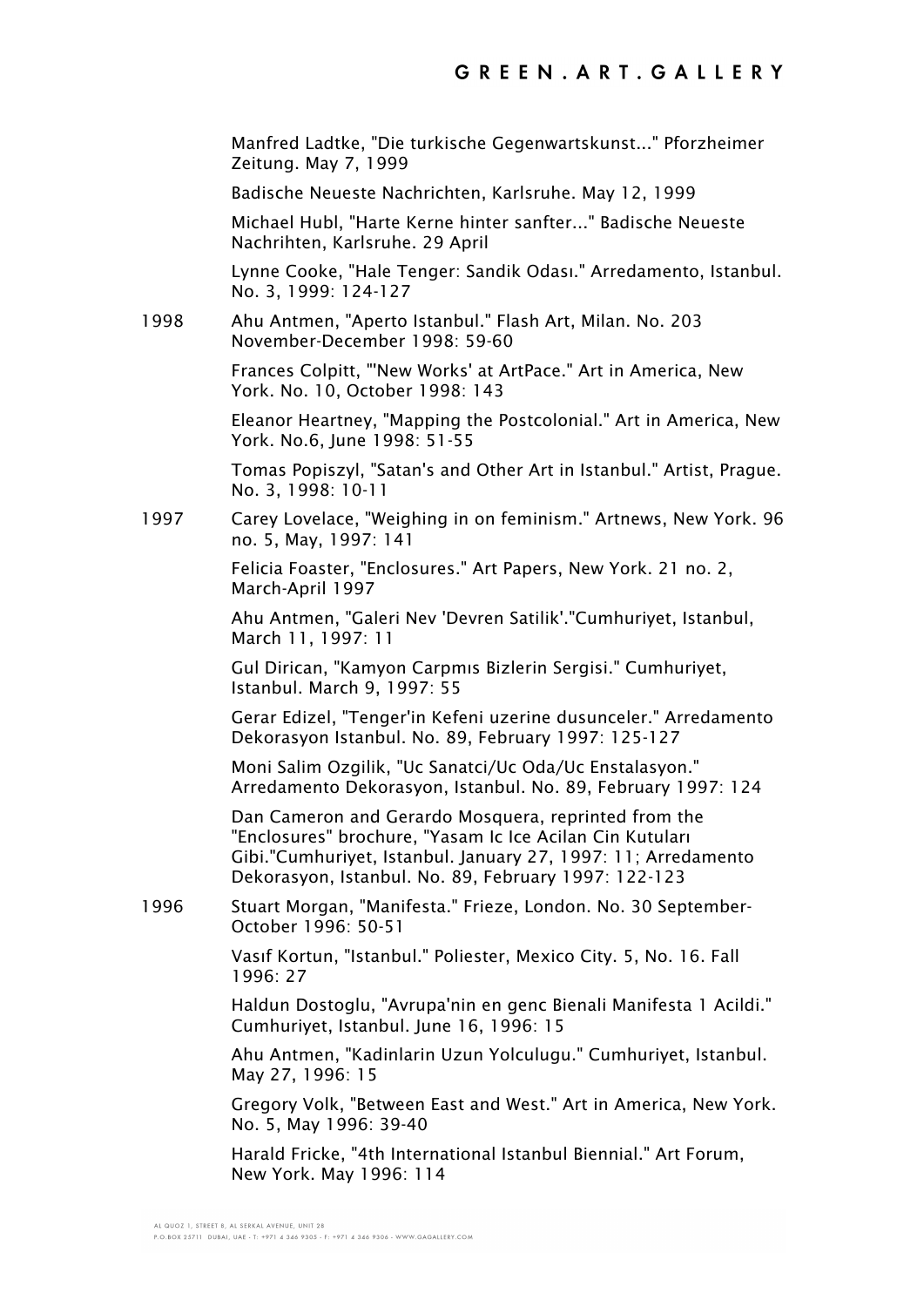Jan Braet, "Om de draad niet kwijt te geraken." Knack. April 17, 1996: 85

Hilde Sabbe, "Kunst is altijd een beetje reizen." Het Nieuwsblad, Brussels. April 4, 1996: 9

Lut Buyck, "Door Vlanderen rijdteen trein." Goed Gevovel, Brussels. No. 4, April 1996: 49

Edith Doove, "Reisen is altijd een beetje kijken." Artsenkrant, Brussels. No. 943, April 26, 1996: 34

Marijke Declerq, "Een trein vol vrouwen." Het Laatste Nieuws Brussels, April 13, 1996

Wiel Beijer, "Kunst per spoor." De Limburger, Brussels. April 11, 1996: 23

Eleanor Heartney, "4th biennial." Art Press, Paris. February 1995: 63

1995 Pontus Kyander, "Konst med hetta och engagemang." Norrkopings Tidningar. December 11, 1995: 5; "Konst med engagemang och politiska undertoner." Sydsvenskan, December 6, 1995

> Evin Iyem, "Huzur evinizde de yok." Yeni Yuzyil, Istanbul. December 5, 1995

Ozgur Uckan, "Veri veri-bien-hal..!." Ekspres, Istanbul. December 2, 1995

Geneva J. Anderson, "Yabanci gozuyle Bienal." Milliyet Sanat, Istanbul. December 1, 1995: 29

Gunilla Grahn-Hinnfors, "Ny karta over konstvarlden." Goteborgs-Posten, November 30, 1995: 56

Gunilla Grahn-Hinnfors, "Folj din inre kompass." Goteborgs-Posten, November 23, 1995: 68

Harald Fricke, "Der Westen geht im Osten auf." Die Tageszeitung, Berlin. November 20, 1995: 16

Mirjam Morad, "Neuerfindung der Geschichte." Wiener Zeitung. November 17, 1995: 10

Pontus Kyander, "Kiihkoa ja sitoutumista." Helsingin Sanomat, November 11, 1995

Mehmet Esatoglu, "Iceri Neresi, Disarı Neresi." Evrensel, Istanbul. November 15, 1995

Ozgur Uckan, "Efes'te 'Hayal-i Tarih'." Gosteri, Istanbul. No. 179, October 1995: 32-33

Lale Filoglu, "Efes'te kazlarin 100. yili bir acikhava sergisiyle kutlanıyor..." Vizyon, Istanbul. October 1995: 155

Hans den Hartog Jager, "Twee wanhopig geengageerde wespen in museum Arnhem." NCR Handelsblad. May 10, 1995

Huseyin Bahri Alptekin, "Portre ve Olumluluk." Anons, Istanbul. No. 50, May 1995: 22-23

AL QUOZ 1, STREET 8, AL SERKAL AVENUE, UNIT 28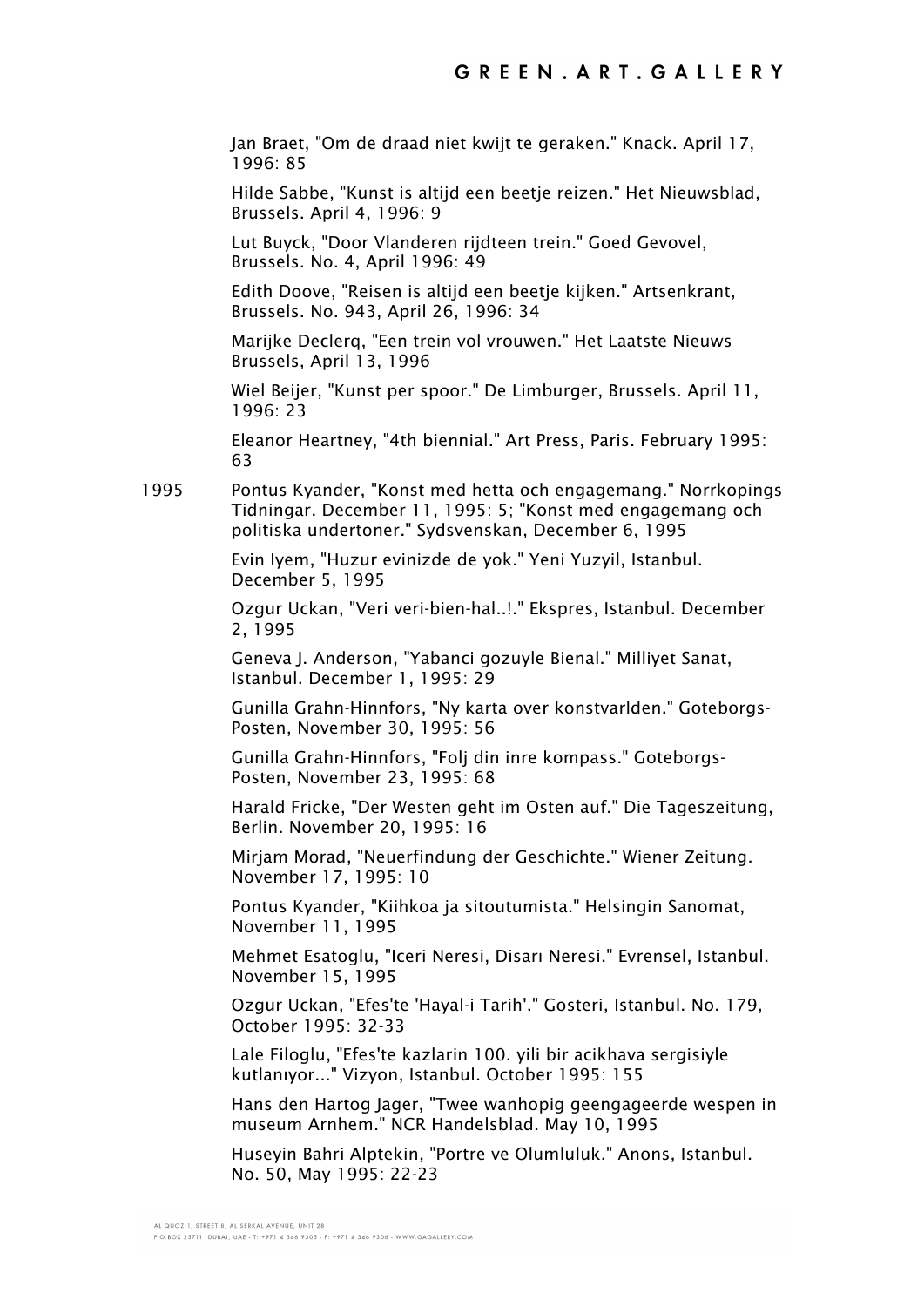Mirjam Westen, "Zelfbeschikking." Het Blad. No. 114, April 1995 JaapJan Berg, "Zelfbeschikking/Bodypolitics." Ruimte. No. 1

Riet van der Linden, "Het lichaam als politiek kunstwerk." Opzij, Amsterdam. No. 4, April 1995: 86

Walter Barten, "De verhouding van kunst tot zelfbeschikking." Het Financieele Dagblad. April 22, 1995

Ineke Schwartz, "Een glazen pot vol Bosnie-berichten." De Volkskrant. April 21, 1995

Flora Stiemer, "Oudbakken concept-kunst." Algemeen Dagblad, April 21, 1995

Henk Meutgeert, "Zelfbeschikking: gemakzuchtige, slecht uitgewerkte expositie." Arnhemse Courant. April 19, 1995

Robbert Roos, "Eigenzinnige visies op het oorlogsgeweld In de wereld" Trouw. April 11, 1995

Nilufer Kuyas, "Hale Tenger'den uc boyutlu oykuler." Milliyet, Istanbul. March 3, 1995: 16

Michael Nuridsany, "A la decouverte de l'art turc contemporain." Le Figaro, Paris. February 21, 1995: 19

Gloria Collado, "Soudain, les turcs." Lapiz, Madrid. No. 111: 81

Gerar Edizel, "Bir Izleyici Gozuyle Kant'ın Portresi." Anons. Istanbul. No. 46, January 1995: 18-19

Beral Madra, "Disa Acilan Turk Sanati." Yeni Yuzyıl, Istanbul. February 15, 1994

1994 Vasıf Kortun, "Kant'ın Portresi." Milliyet Sanat, Istanbul. No. 349, December 1: 27

Katja Reissner, "Dialog Ohne Schmusekurs." Zitty, Berlin. 12, 1994

Vasıf Kortun, "22. Sao Paulo Bienali." Cumhuriyet, Istanbul. November 29, 1994: 14

Beral Madra, "Turkiye, yuzunu Batı'ya dondurdu." Cumhuriyet, Istanbul. September 8, 1994: 12

Hans-Peter Jans, "Dezente Totenwache im Niemandsland Turkei." Sudwest Presse. August 18, 1994

Julie-Sabine Geiger, "Zwischen Tradition und Moderne." Reutlinger General-Anzeiger. August 13, 1994: 39

Andrea Kachelriess, "Erinnerung als kostbares Gut." Stuttgarter Nachrichten. August 13, 1994

Gabriela Hoffmann, "Iskele und der Sinn der Welt." Stuttgarter Zeitung. No. 187, August 15, 1994: 8

Geneva Anderson, "Dossier; Istanbul, Turkey." Sculpture, Washington. 13 no. 4, July-August, 1994: 14-16

Brigitte Werneburg, "Ort der Ankunft und der Abfahrt." Taz Berlin. June 8, 1994: 12-13

AL QUOZ 1, STREET 8, AL SERKAL AVENUE, UNIT 28 P.O.BOX 25711 DUBAI, UAE - T: +971 4 346 9305 - F: +971 4 346 9306 - WWW.GAGALLERY.COM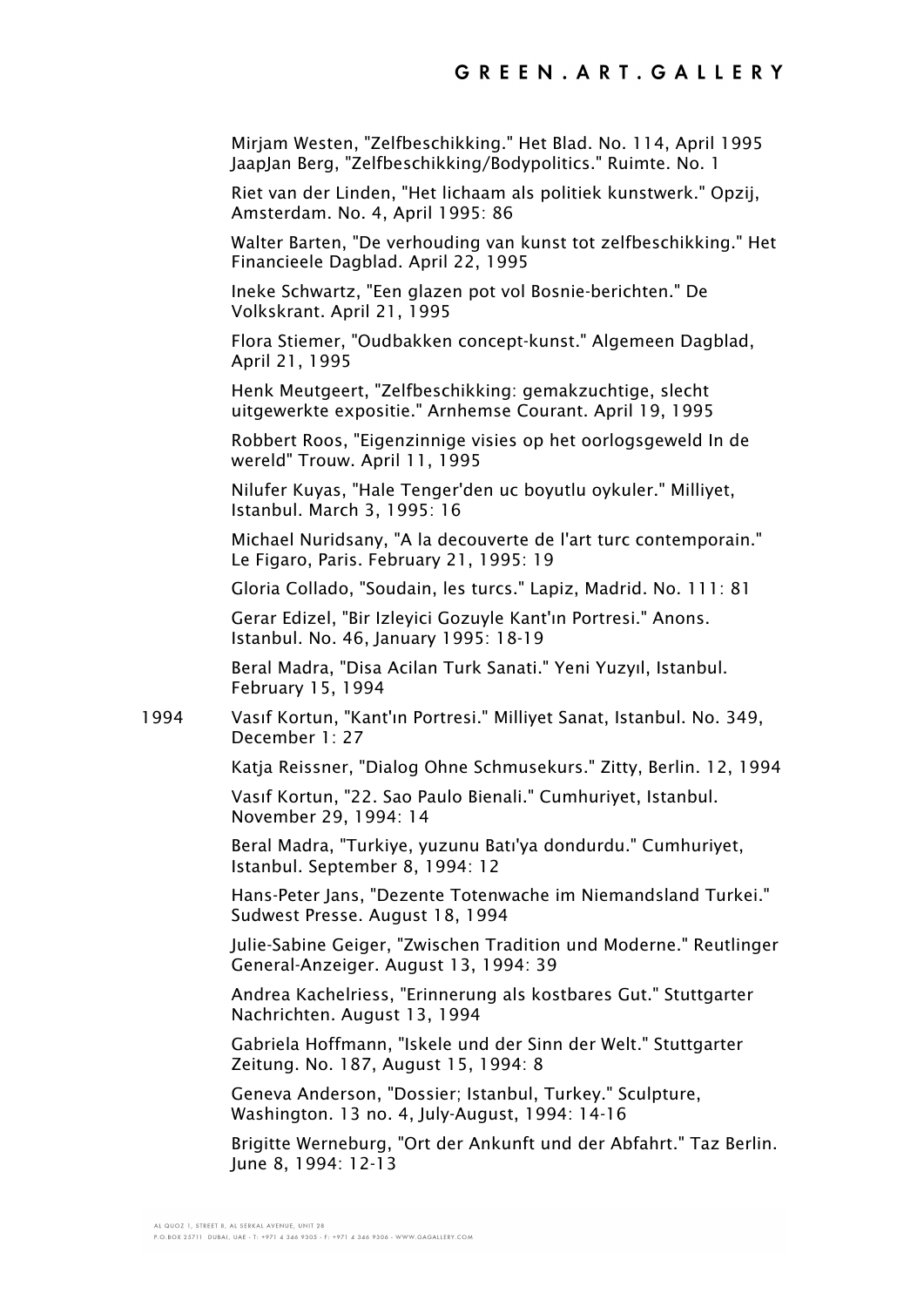"Nezih Olum Gardiyanları: Bosna-Hersek." Defter, Istanbul. 7 No. 21, Spring 1994: 55-60

Ahu Antmen, "Gunumuz Turk Sanatı Berlin'de." Cumhuriyet, Istanbul. May 31, 1994: 13

Elfi Kreis, "Soziale Plastik am Bosporus." Der Tagespiegel, Berlin. May 22, 1994: 18

Geneva Anderson, "Priapic Stars and crescents do not insult the Turkish flag." The Art Newspaper, London. 5 No. 38, May 1994: 1

"Tisztelettudo halottorzes Bosnia-Hercegovina." Balkon, Budapest. February 1994: pp. 39-40

1993 Sigrid Falkman, "Vitttnesmal fran flyktinglager." Svenska Dagbladet, Stockholm. December 12, 1993: 1

> Huseyin Bahri Alptekin, "Vahsetin Bogulan Cıglıgı: Bosna-Hersek." Arredamento Dekorasyon, Istanbul. December 1993: 149

> Thomas McEvilley, "Arrivederci Venice." Art Forum, New York. 32 no. 3, November 1993: 115-16

Gul Dirican, "Nezih Olum Gardiyanları: Bosna-Hersek." Anons, Istanbul. No. 32, November 1993: 6

Ahu Antmen, "Vahseti Okumakla Dinlemek Arasındaki Fark." Cumhuriyet, Istanbul. Nov. 14: 2

Demet Elkatip, "Irkcılıgın boyutları kavanozlarda." Milliyet, Istanbul. November 7, 1993: 22

Rengin Uz, "Bosna'ya farklı yaklasım." Yeni Gunaydın, Istanbul. October 13, 1993: 14

Sarah McFadden, "Bosporus Dialogues." Art in America, New York. June 1993: 61

Aad Kruijning, "Het Andere Europa te kijk." Telegraaf. March 5, 1993

Flora Stiemer, "Dialoog tussen culturen komt niet op gang." Algemeen Dagblad. March 3, 1993

Neery Malkonian, "Third International Istanbul Biennial." The Magazine, January-February 1993: 18-19

Mirjam Westen, "Indringend werk van Hale Tenger." HN. February 27, 1993: 26-27;

Mirjam Westen, "Een kijkje over de grens." HN, February 20, 1993: 25

NRC Handelsblad, February 11, 1993: 3

Dolf Welling, "Turkije-Nederland in Schiedams Museum." Rotterdams Dagblad. February 8, 1993

Cees Van Der Geer, "Turkije." Haagsche Courant. February 1993

Anne Berk, "Turkse kunst in de lift." Kunstbeeld. February 1993: 54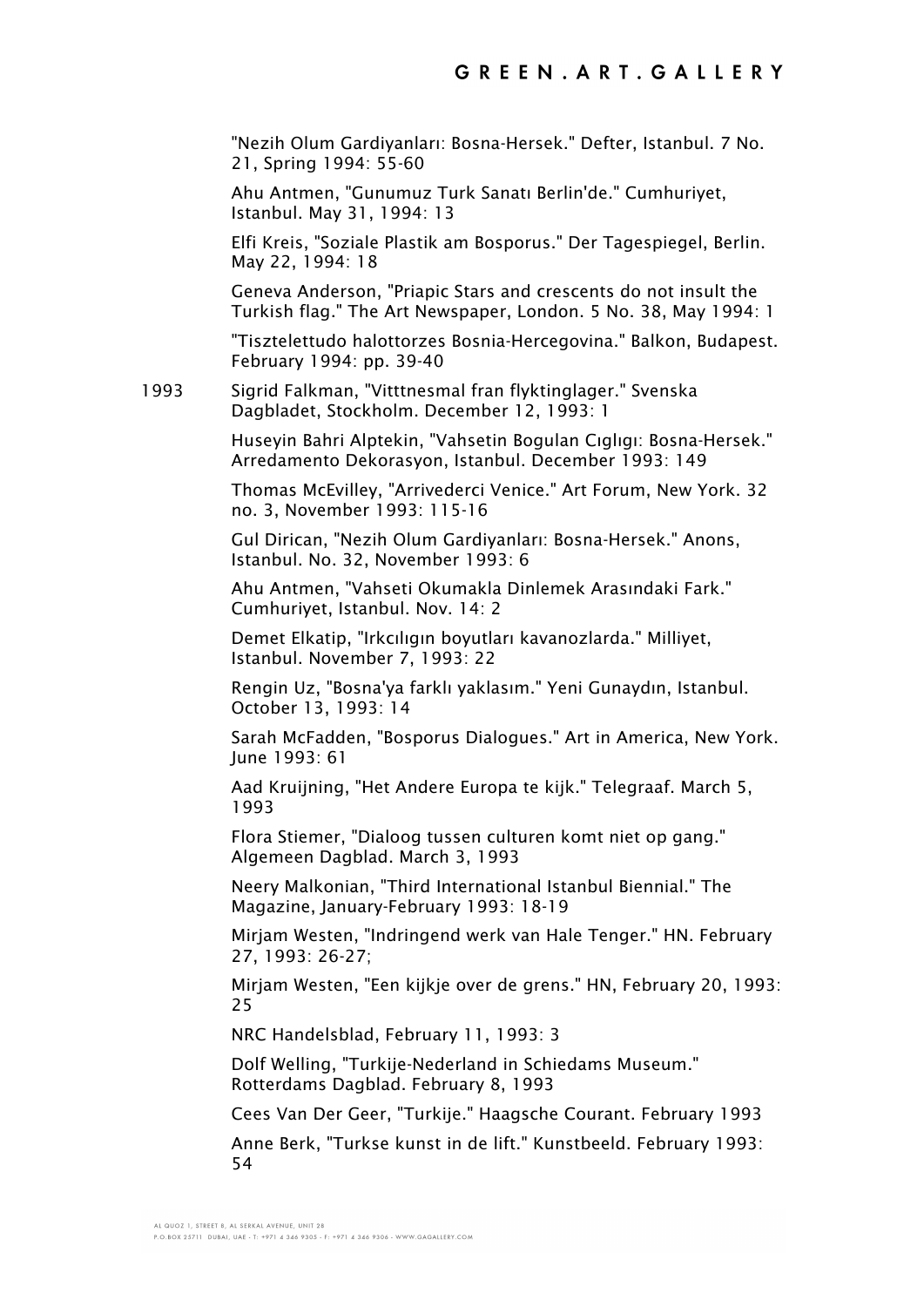1992 Judith Stein, "Putting Istanbul on the map of the art world." The Philadelphia Inquirer. December 30, 1992: G5

> Kim Levin, "Significant Others in Istanbul." Village Voice, New York. December 1, 1992: 54

Froukje Santing, "Kunstbeleid Turkije te sterk op cultuurbehoud gericht." NCR Handelsblad. December 18, 1992: 3

Sabina Vogel, "Spektakel am Bosporus." Neue Bildende Kunst, Berlin. June 1992: 88

Ilse Kuijken, "Een wereld van verschil." Knack. November 18, 1992: 128-129

Harald Jurkovic, "Istanbuler Biennale: Moderne am Bosporus" Neue Zeit. November 1, 1992: 34

Gul Dirican, "Havanın Luzumu Uzerine Acılmıstır." Cumhuriyet, Istanbul. November 5, 1992: 11

Gul Dirican, "Kitab-ı Cihannuma'dan Uc Maymuna." Gosteri, Istanbul. No. 144, November 1992: 62-63

Sabina Vogel, "Nippes, Alltagshorror, Martyrerposen." Frankfurter Allgemeine November 1992: 36

Bahar Atlamaz, "Feshane'yi Gorunce Sakın Sasırma." Cumhuriyet, Istanbul October 20, 1992: 11

Demet Elkatip, "Dille Gorsellik Arasında Gelgit Oyunu." Milliyet Sanat, Istanbul. No. 288, May 15, 1992: 24-25

Deniz Sengel, "Hale Tenger." Nokta, Istanbul. No. 20, May 17, 1992: 26

Kaya Ozsezgin, "Sanata Yansıyan Yasam." Milliyet Sanat, Istanbul. No. 285, April 1, 1992: 48-49

### **TALKS AND LECTURES**

2011 Roundtable on Censorship in Contemporary Arts, Hrant Dink Memorial Workshop Parallel Event, Cezayir, Istanbul, May.

> Talk at Anamed (Arter), with Nermin Saybasili, Istanbul, May. Talk at Bogazici University, May, Istanbul Talk at Bogazici University, April, Istanbul

- 2007 Talk at Yapi Kredi Kultur Merkezi, June
- 2005 Presentation at "Workshop on Memory, Narrative and Human Rights," Sabancı University, Minerva Han, Istanbul, November

Lecture and workshop at Yildiz University, Istanbul, December Talk at Hacettepe University, Ankara, October

- 2004 Guest lecturer at Sabanci University, Istanbul, January-June Talk at Goldsmiths College, University of London, London, January
- 2002 Talk at Malmo Art Academy, Malmo, December

Talk and round table discussion at Moderna Museet, Stockholm, December